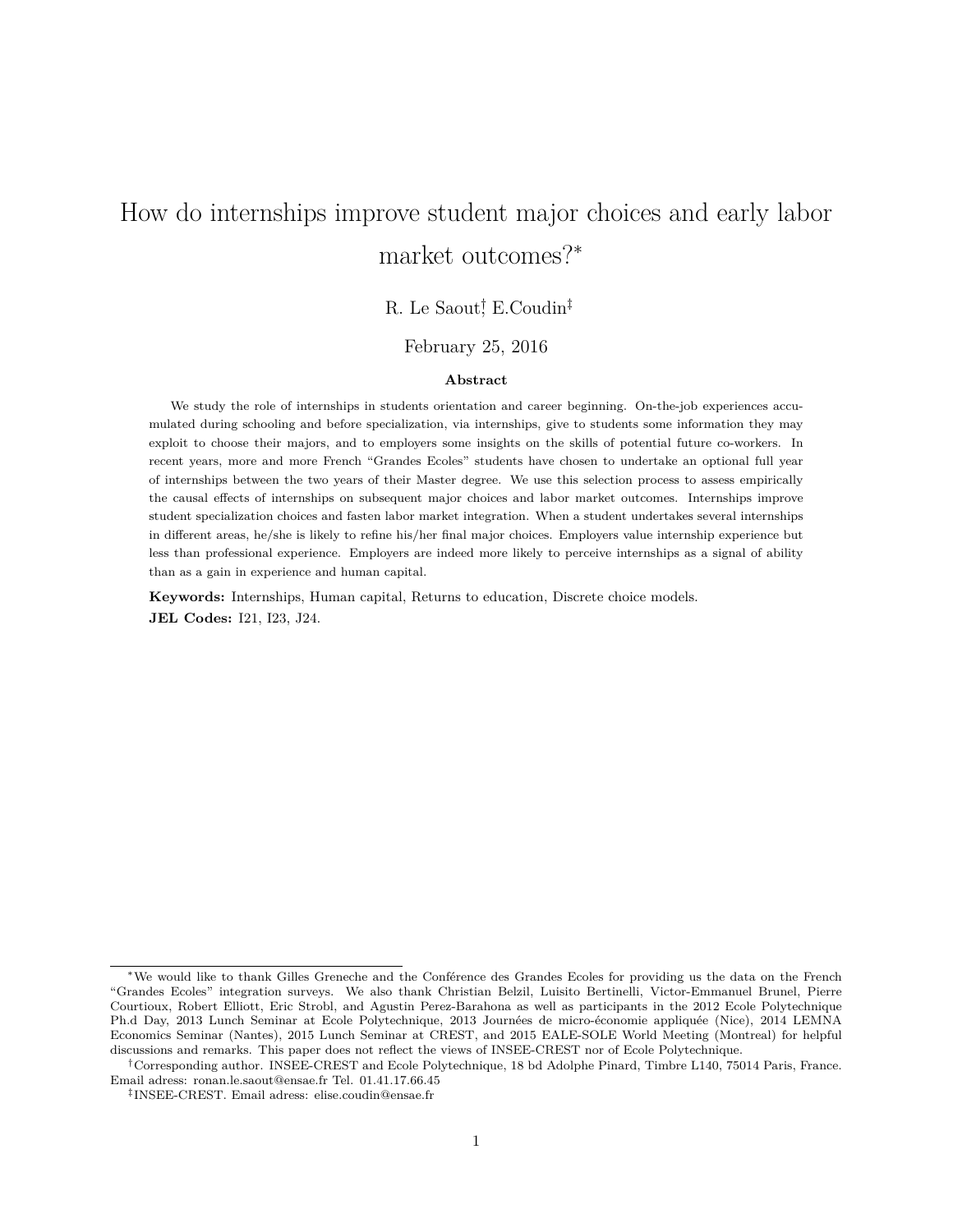### **1 Introduction**

Internships have always represented one of the main foundations of vocational and professional formations, e.g. apprenticeship, in contrast with traditional higher education programs. However, internships have recently become more and more frequent in general higher education in France, far above what is required to graduate. In particular, more and more French "Grandes Ecoles" students choose to undertake a full year of internships between the two years of a Master degree, which is not a requirement of the Master program. Beyond formal education, on-the-job experiences accumulated during schooling, via internships, increase the student operational and practical skills in a professional setting. These are also privileged periods during which students gather information about the characteristics of a given job, firm, industry, and about their preferences for them. In parallel, employers gather information about a potential future co-worker that they may employ at the end of his/her studies. So, internships are likely to help students to make their own decisions about their future field of specialization and about their future career, and internships are also likely to have an impact on wages and job conditions.

However, labor market outcomes of students who undertook a full year of internships do not apparently differ from those of students who did not. In forty-five engineering schools for which this year of internship is common but not compulsory, we found no effect on satisfaction at work and only a small increase of wage with a 3% premium, which is far below the returns to the first years of experience in such schools.<sup>1</sup> Only 2% more students who did a full year of internships find a job before graduating (50% versus 48%). These apparently low benefits are unlikely to justify to postpone labor market entry of one later with a financial loss. Hence, these aggregated comparisons do not enable us to understand the huge increase in one-year internships. Using detailed data on labor market outcomes of new graduates of one "Grande Ecole" matched with their schooling attainment during the master program, we study the effect of internships undertaken during general higher education studies, on student choices about their specialization, and on their employability and wages after graduation. While many political debates were held on internships in France, little is known about their potential effects. In the French engineering schools, students can make the choice to undertake an optional full year of internship between the two years of the Master. This possibility teaches us about how this first work experience is perceived by firms, as a signal of student quality or as a gain of human capital, which is a sensitive issue in economics.

Internships were largely studied in sciences of education and psychology. Taylor (1988) underlines that internships improve employment opportunities, and in a more partial way, knowledge of interest and work values. Some management studies (Gerken et al. (2010), Narayanan et al. (2010) and Gault et al. (2000)) focus on internships in business schools, but are mainly based on qualitative and descriptive analysis. Firms, universities and students can gain from effective internships. For firms, internships may be help for special projects and a signal on future employees. Universities get better connected to the corporate world and may improve their reputation. Students may reduce job search duration and increase their knowledge of interest, work values and potentially wages. Gault et al. (2000) survey 223 students graduating during 1994-1996 and find positive effects on wages (9% higher) and satisfaction at work, and negative effect on job search duration (less of more than 2 months). In economics, Saniter and Sandler (2014) find a positive effect on wages in the German labor market, using IV analysis with the introduction of mandatory internships in some programs.

<sup>&</sup>lt;sup>1</sup>These figures come from surveys "integration of graduates" described below.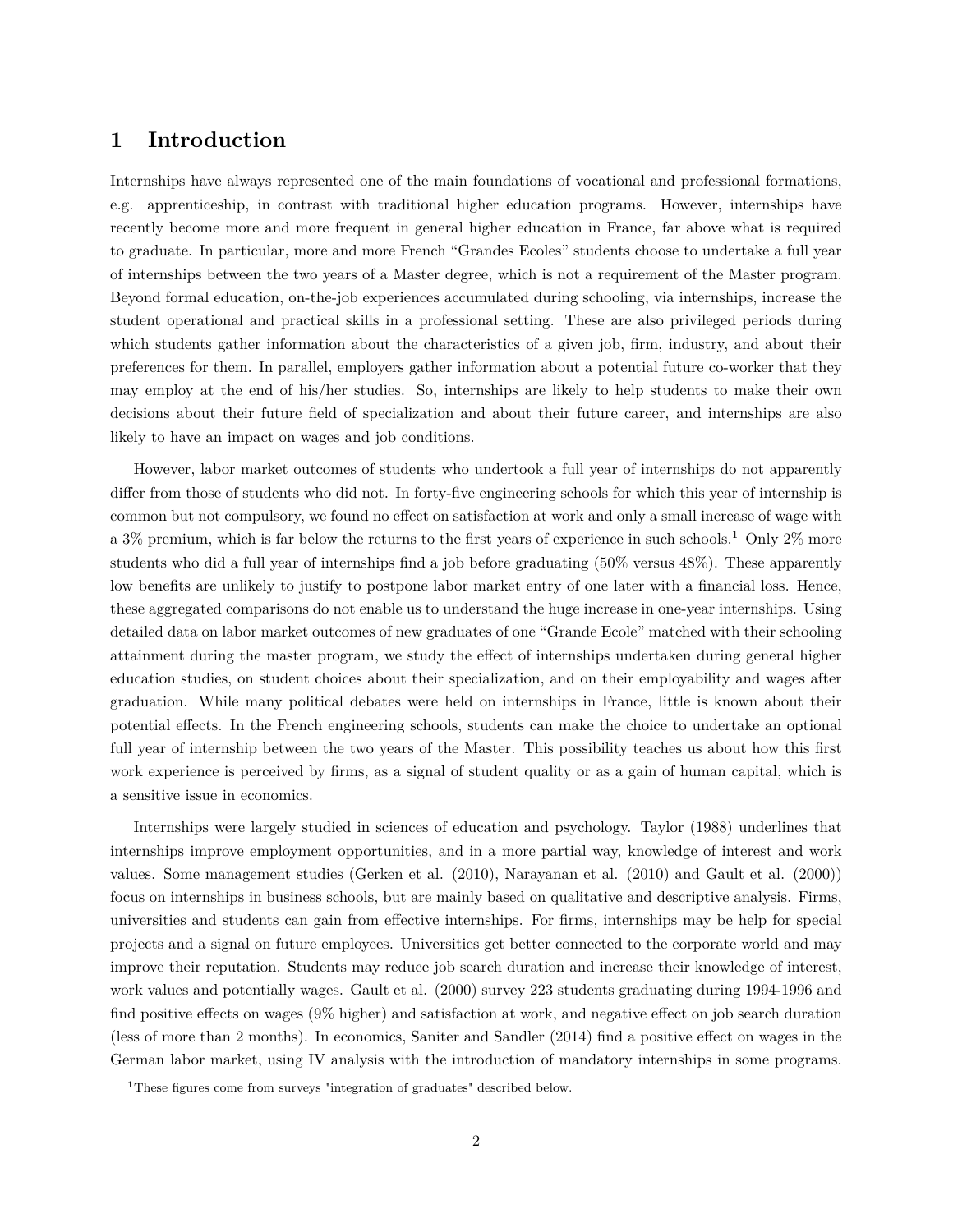Using an experiment with CVs including internships as one feature, Nunley *et al.* (2014) find too a positive effect on the interview rate, which may be explained by signaling. However most of the literature on youth training in the workplace focuses on apprenticeship, that is, fully designed programs alternating workplace based training and formal education periods,<sup>2</sup> see Wolter-Ryan  $(2011)$  for a complete recent review and the seminal work of Becker (1962).<sup>3</sup> The main concern of these studies is to account for the endogenous selection of individuals between apprenticeship and full-time formal vocational education. Our approach is close, as we consider the optional full year and the major choice as an endogenous selection process too.

A closely related literature concerns the determinants of college majors and associated returns (see Altonji et al. (2012) for a complete review and a general but mainly theoretical approach of sequential-decision schooling models). Education decisions are made sequentially and outcomes are uncertain, see Altonji (1993), Heckman et al. (2003). Preferences, beliefs, abilities, expected earnings and non-pecuniary employment conditions revealed along the schooling process, are expected to affect student choices at the next step of the schooling process, and especially when they choose their specialization majors. Arcidiacono (2004) analyzes the role of ability in major choices, distinguishing verbal and maths abilities. Stinebrickner (2003) shows that students change majors after observing their grade performance in the first years. For France, Beffy et al. (2012) find very low, though significant, elasticity of college major choice to expected earnings and conclude that non-pecuniary factors are the key determinants. For the U.S., Arcidiacono et al. (2012) show that uncertainty about wage expectations generate inefficient decisions. Optional internships may provide the occasion for students to revise their beliefs about their preferences, their occupation-specific abilities, their expected earnings and some non-pecuniary employment conditions. They consequently help to reduce the uncertainty of related decisions.

We analyze the effect of a full year of internships<sup>4</sup> in a French Grande Ecole on student subsequent choice of specialization and labor market outcomes after graduation, *i.e.* job search duration, wages, satisfaction at work. Our data come from an original survey about the labor market integration of graduates matched with the students' attainments during their schooling. This enables us to account for students abilities. We consider that schooling decisions are sequential. The decision of undertaking an optional full year of internships is indeed done before the major choice one. During their first years of schooling (or other experience), students receive information about their abilities and preferences. At the end of the first year of the Master degree, they decide whether or not they would do an optional year of internships between the two years of their Master degree. At the beginning of the second year, they choose a major after having or not done a year of internships the year before. Graduates finally enter the labor market or decide to go on their studies (Ph.D

<sup>2</sup>Wolter-Ryan (2011) define "apprenticeship as programs that comprise both work-based training and formal education, in most countries at upper-secondary level, and lead to a qualification in an intermediate skill, not just to semiskilled labor."

<sup>3</sup>The questions addressed include where to develop specific-occupation skills in the workplace or at school, the firm behavior in entering and financing an apprenticeship system, the outcomes for apprentices. Answers greatly depend on the countrylevel institutional context. Some other papers compare secondary education apprenticeship to full-time formal vocational high school in terms of labor market outcomes, especially risk of unemployment. In France, Bonnal el al. (2003) show a positive impact of apprenticeship versus full-formal vocational high school on getting rapidly a first job, and Alet and Bonnal (2011), a positive impact on subsequent schooling outcomes. Studies are more numerous in German speaking countries, in which the system of apprenticeship is widespread. Developing a full structural approach, Adda et al. (2010) find an increase in wages and an accelerated experience gain profile in Germany. Exploiting small firms closures and consequent exogenous variations in apprenticeship durations, Fersterer el al. (2008) find a 5% pay increase of apprenticeship. A parallel literature focuses on the advantages of developing some occupation-specific skills, through some vocational courses, in general high school, to increase students' cognition and motivation, see, e.g., Altonji (1995), Mane (1999) and Bishop and Mane (2004).

<sup>&</sup>lt;sup>4</sup>In the article, the terms "full year of internships" refer to one or more internships for a duration of one year and three months ("long internship"), which replace a mandatory 3 months internship.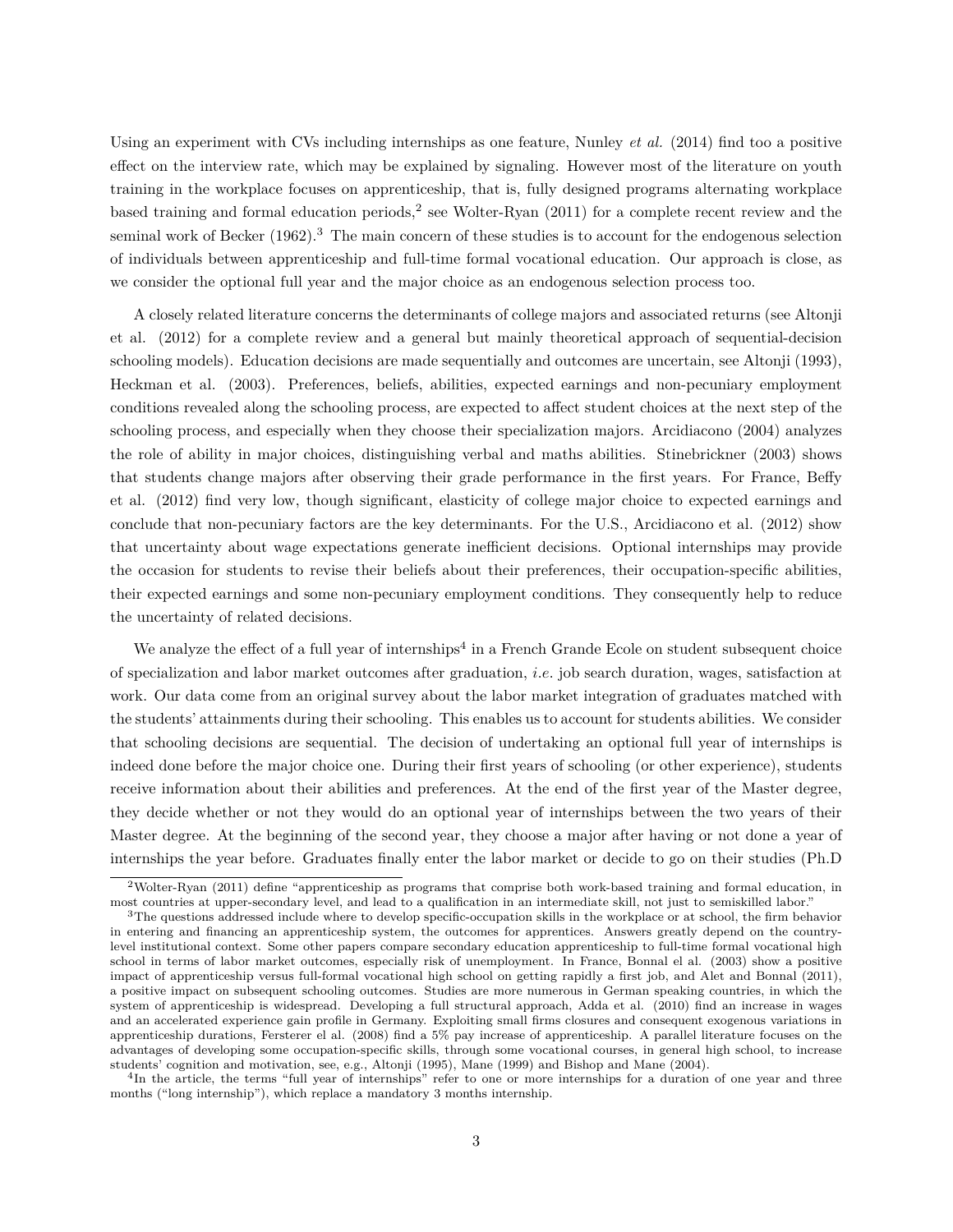or other).

The sequential schooling decisions framework highlights several potential causal effects of internships, which we test using reduced-forms models. Students who undertook a full year of internships between the 2nd and the 3rd year of their program may have higher wages or reduce their job search duration at their labor market entry for several reasons.1) It may be a signal to employers. With similar characteristics and in the absence of other available information, employers are likely to choose graduates who completed internships in their firms since they have information on student individual ability, which is usually unobserved. 2) The experience accumulated as an intern may be valued by employers, which can be compared to the return to the first years of experience. 3) Doing a full year of internships may improve opportunity of careers (a first job effect), the professional network and the returns to experience. Hence, we can compare the return to experience with and without doing a full year of internship. 4) Students may have improved their orientation, and may have chosen their major specialization more accurately according to their preferences and abilities. The matching quality between graduates and first jobs may be improved. Students who did a full year of internships are likely to be more satisfied of their job. 5) Students may have delayed their entry into the labor market in times of economic slowdowns. This effect is nevertheless expected to be weak (Gaini et al., 2013).

Empirical results indicate that the gross wage return of a full year of internships values is smaller than 75% of the return of one of the first years of work experience. Hence, this is lower than the return of a real year of professional experience. The effect is mainly determined by the revelation of abilities. Internships are perceived as a signal of ability by employers more than as a return to experience and a gain in human capital. The econometric analysis takes into account the ability bias and the endogeneity of the choice of making a full year of internship. With IV analysis, the wage return of a full year of internships appears higher than a real year of professional experience, but this result has only a local interpretation. This year of internship improves the ability to find a job faster. When a student undertakes several internships in different areas, he/she is likely to refine his/her final major choices. The effects on job satisfaction remain ambiguous, positive but small and not significant. Public policies implemented, which ban unpaid internships or more than six months, appear consistent with our results. Compensation for internships of one third of potential wage output seems necessary to financially equalize the loss. Perform a full year internship should help to refine these major choices. It therefore seems logical to ban internships more than 6 months, which can be considered as a real job and not as an internship.

The layout of the paper is as follows. Section 2 contains contextual elements about the French higher education system with Grandes Ecoles and universities and the place of internships therein. Section 2 also describes the schooling program of the Grande Ecole studied. Section 3 presents the data used. Descriptive statistics are reported in section 4. Section 5 presents the reduced-form estimation strategy and results. Section 6 concludes.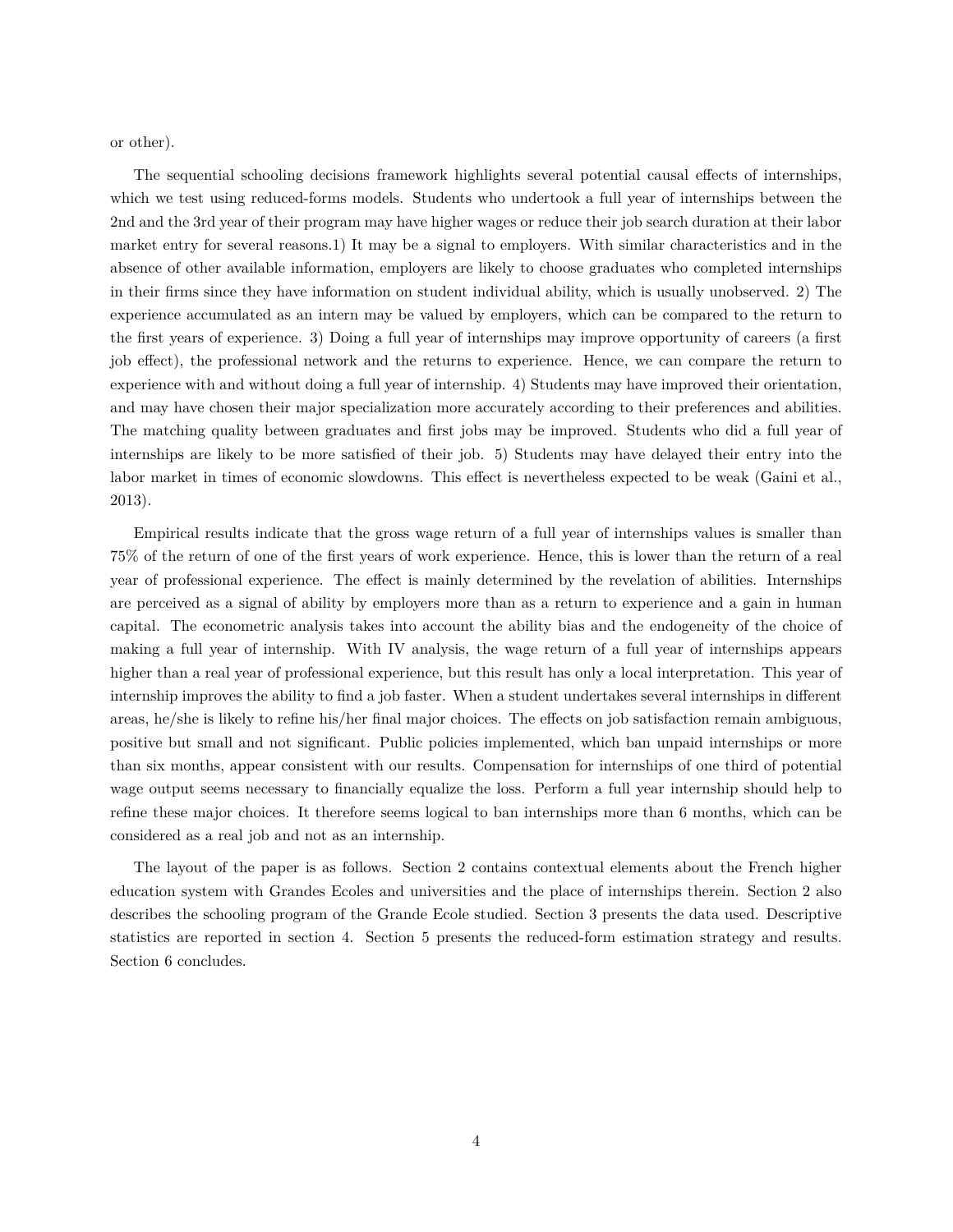### **2 Institutional context**

#### **2.1 Overview of French higher education system**

*Universities and Grandes Ecoles.* (cf. figure 1) In France, two types of higher education institutions can deliver graduate degrees: universities, which are large state-financed structures, and "Grandes Ecoles", which may be state-financed or private and are of smaller size. The "Grandes Ecoles" contain "engineering schools" and "business schools". Their particularity is that they are generally selective contrary to universities. To get admitted, students prepare for competitive examination ("concours") during two years. This competitive entry and the ranks of admitted students contribute a lot to the reputation of the Grande Ecole and to the delivered degrees. French Grandes Ecoles students represent about 15% of students in higher education in 2010 (about 8% in 1980). Some of the "Grandes Ecoles" are quite generalists, others are more specialized. Their schooling programs usually last three years, leading to a master degree.<sup>5</sup> Even though there is a lot of variability between Grandes Ecoles (and universities), labor market outcomes of Grandes Ecoles students are on average better than those of university students. In 2010, six months after graduation, 84% of students from "Grandes Ecoles" are employed and earn on average 35.800 euros (bonus included). The selection at the entrance is one argument in favor of these higher labor market outcomes, the fact that Grandes Ecoles programs contain on-the-job training periods is another. A Grande Ecole curriculum is usually composed of periods of formal education and compulsory periods of internships. The load of each, and the sequence in which they intervene, depend on the program. Even though curriculum contains some work-place experience periods, Grandes Ecole schooling programs cannot be considered as vocational training, nor apprenticeship. The latter correspond most often to certifications below the bachelor degree. <sup>6</sup>

*Internships in the French higher education system.* Internships are compulsory part of many training programs, but their duration and content really depend on the program, and the type of program. Internships are constitutive and widespread in Grandes Ecoles programs. Programs in these schools are labeled by external commissions, which check and insure that the program fits certain requirements, including a certain number of weeks of internships. Those labels are very important for schools as they entail the real recognition of a certain level of education and degree equivalences. So all schools do their best in order to get their programs to satisfy those requirements. Most Grandes Ecoles contain an "internships office", which is composed of administrative staff who receive, find, check, and screen internship offers sent by firms and transmit them to the students. In 2010, while almost all students from "Grandes Ecoles" undertook at least one internship (there is usually a compulsory 6-months internship at the end of the last year of the program), university students were only 61% to undertake an internship in the last year of the Master. 97% of students in "Grandes Ecoles" were paid for their last year internships versus 76% for university students of equivalent education level. 57% earned more than 600 euros a month versus 29% for university ones.

In the recent years, a policy debate in France has accompanied a change in regulation about internship minimum remuneration and internship duration. The drawbacks of unpaid internships were discussed. First, as stated by Richmond (2010) for the UK, students with lower financial resources would have fewer opportunities to undertake unpaid internships than their counterparts, which may in turn deteriorate their entry

<sup>&</sup>lt;sup>5</sup>The grade of Engineer is in France equivalent to a master degree.

 $6$ The apprenticeship system has been greatly developed in France in recent years, although it remains low in the higher education: apprentices accounted for 0.9% of students in higher education in 1995, 2.4% in 2000 and 4.8% in 2010. The majority of these apprentices are under the bachelor degree level (90% in 1995, 75% in 2010).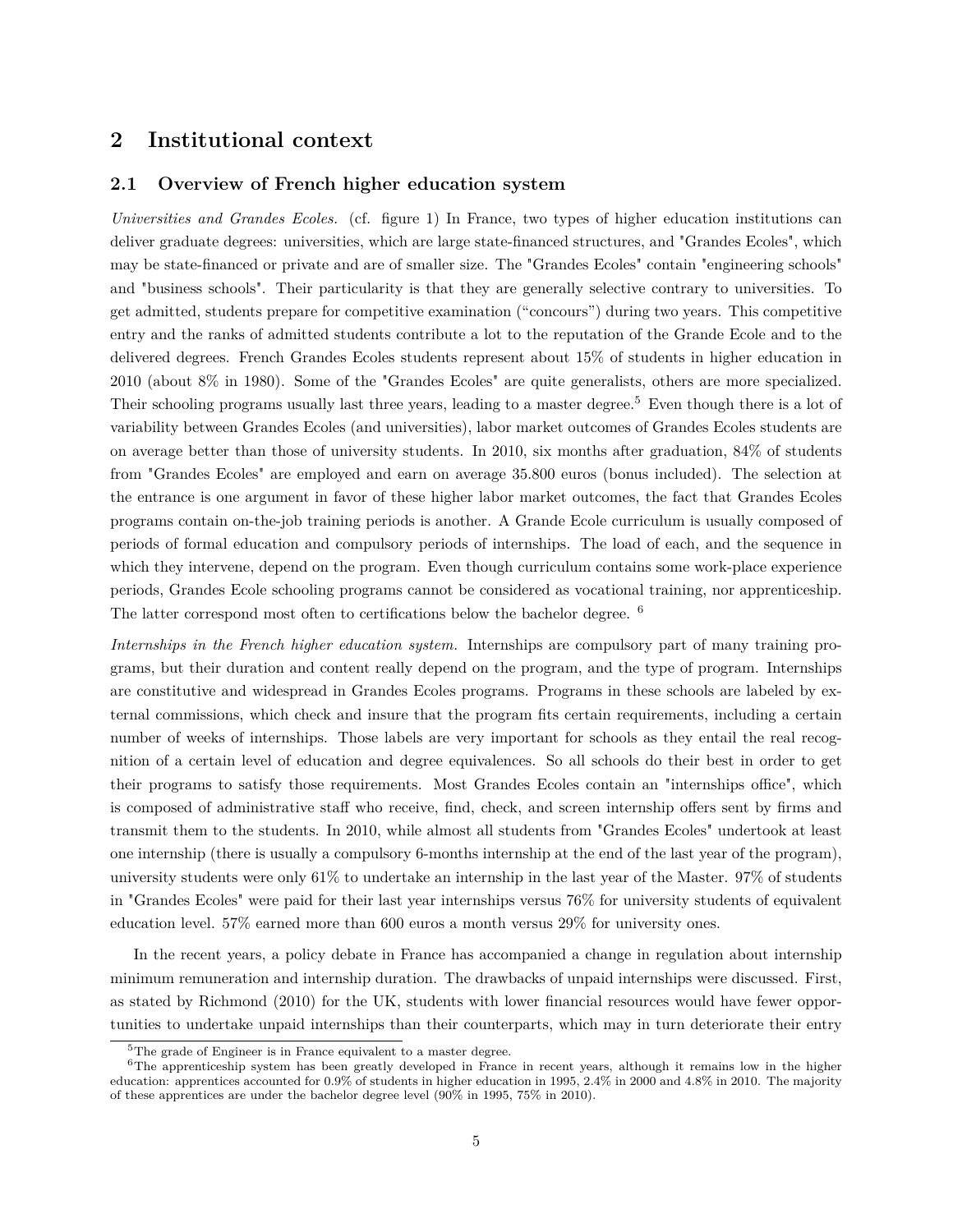conditions on the labor market. Second, unpaid internships may also be viewed as unfair competition with older workers for whom minimum wage regulation applies. The Law for equality of opportunity of March 2006, implemented in February 2008, forbids unpaid internships longer than three months. This regulation has been extended in November 2009 to forbid unpaid internships lasting longer than two months. Internships have to be paid at least 400 euros per month, which represents a third of the minimum wage. The Cherpion Law (2011) and the Fioraso Law (2014) prohibit (paid) internships, which last more than six months and strengthen intern rights but these laws are not yet implemented. In contrast, in the U.K. or in the U.S., there is no legal obligation for firms to pay an internship that lasts less than one year if the latter is required as part of study curriculum. However, if interns satisfy the legal definition of 'workers' in the United Kingdom (i.e. they do work for which other employees are paid) or some equivalent requirements defined from the Fair Labor Standards Act in the U.S., they should normally be paid at least the minimum wage.

#### **2.2 French Grande Ecole schooling program**

We now describe more precisely the Grande Ecole (ENSAE-ParisTech, Paris Graduate School on Economics, Statistics and Finance), on which the data rely, and the schooling program. The school is a relatively small Grande Ecole. Around 150 students graduate each year. Students who succeed the examination entrance enter the first year of the curriculum. This first year differs slightly between students upon their previous studies. Those who have studied economics before are taught more maths and those who have studied maths before, more economics. Some other students, selected on records, directly enter the second year of the program. The second year of the program is composed of compulsory common general courses in Economics, Statistics, and Humanities and students choose a minor in Economics or Applied Mathematics. The minor choice is made by the student upon his/her preferences and expected abilities. There are no quota in registration in a minor, neither restrictions based upon previous specialization. At the end of the 2nd year, students choose either to undertake a compulsory 3-month internship and to enter the 3rd year of the program, or to undertake internships for a complete year and three months. If so, they come back one year later in the 3rd year of the program, and graduate one year later. There are seven majors in 3rd year, which, due to the small number of students per major, we will gather in two main fields, Finance/Actuarial Sciences and Economics/Statistics/Social sciences. Those are equitably distributed with 54% of students in the Finance-oriented majors and 46% in the other ones. Students choose the 3rd-year major at the beginning of the 3rd year. Again, there is no quota, whatever her previous curriculum is, a student enters the major he chooses.

### **3 Data**

We use five "integration of ENSAE graduates" surveys (2009 to 2013), which we match with the administrative data on student schooling attainments.<sup>7</sup> The survey " integration of graduates" is organized every year in all French "Grandes Ecoles", so approximately 200 schools (including both "engineering schools" and "business schools") and 40,000 students. The survey focuses on the labor market integration and job conditions at the

<sup>7</sup>The survey has been declared to the French "Commission nationale de l'informatique et des libertés" (declaration number 1604776) with the precision that the survey data can be matched with data coming from the administrative education software ("pamplemousse"). All data are anonymous.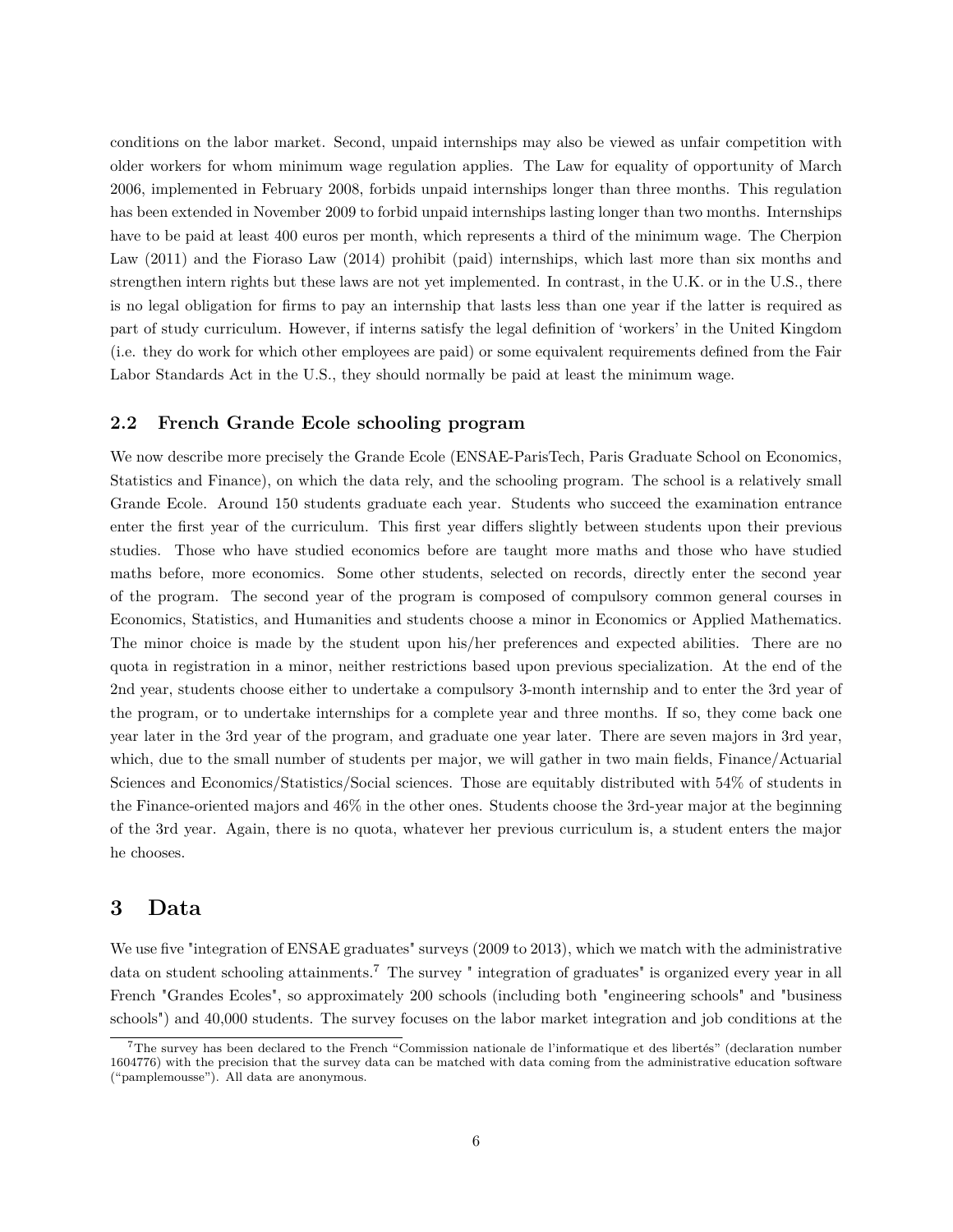date of the survey, *i.e.* wage and job satisfaction. The survey questions exhaustively the two (for surveys 2009 and 2010) or three (for surveys 2011, 2012, and 2013) promotions who graduated during the year, the year before or two years before. A student is then interviewed 6 months, 18 months, and 30 months after graduation. Each year, the questions are identical and use the same definitions to allow time comparisons.

The survey data are matched to schooling attainment records that come from the education management software used. These administrative data also contain student 3rd-year-major specialization choices, 2ndyear-minor choices; and some basic information on student previous studies and on their social-demographic characteristics: parental background and location, social scholarships, age, gender, etc..

The sample contains students admitted in the first year or in the second year of the program as they are the one for whom the full year of internship option is opened. We exclude all students for whom the full year of internships option was not opened, *i.e.* students who joined the program directly for the third year (around 23% of a graduating promotion); civil servants (14%); students who were registered in double degree programs in convention with other institutions (around 12%); the very few students who repeated the first or the second grade (less than 4%).

Finally, the dataset is composed of 452 students who graduated between 2007 and 2012. 39% are women. 65% were admitted in the first year, 35% directly in the second year (i.e. the first year of a Master degree). The overall response rate is around 71%, lowering with the time after graduation: 82% for the more recent graduating promotions, versus 65% for the others. This overall response rate is between 74% and 78% for surveys 2009 to 2012, but only 57% in 2013. The comparison between the survey response rate and the numbers of students per 3rd-year major confirms that the sample of respondents is representative. Student who majored in Economics/Statistics/Social Sciences respond more frequently than those who majored in Finance (81% versus 64%). We construct weights to correct for non-response, and estimate both weighted and non-weighted regressions.<sup>8</sup> Results from weighted and non-weighted regressions are close. Partial nonresponse is very low, and individual responses between surveys are quite consistent.<sup>9</sup> Job satisfaction was not surveyed in 2009.

*Variables of interest*. Using administrative schooling management software data, we construct a dummy variable indicating whether a student undertook or not a full year of internships. We also construct 3rd-year major variables. In contrast, labor market outcome variables come from survey data.

As wage variable, we use the annual total of wages including bonuses in real terms, deflated using price consumption index. On average, 62% of people report bonuses, which consists of 12% of their annual remuneration. Bonuses increase with experience. Further, we construct proxies for job satisfaction ranging from 1 (worst) to 5 (best): satisfaction regarding relations with colleagues (working environment), level of

<sup>8</sup>We construct unequal weights, obtained as inverses of probability response estimates of a Logit, and stratified weights, based on the year of graduation, the major and the duration the survey year and the year of graduation.

 $9$ Partial non-response is equal for example to 6% for duration of the first job search and to 10% for wages. Students are surveyed about their current job. However, there are additional questions for those for whom this is not the first job. So, depending on the fact that he/she changes or not of job, we either have repetitive information on the same job or information up to 4 different jobs he/she held. 78 students (17%) did not give any information, 157 (35%) one response, 83 (18%) two responses, 99 (22%) three responses and 35 (8%) four responses. So some of them answered several times at the same questions. We analyzed the consistency of responses and memory bias. Concerning the first job search duration, answers between surveys are consistent. They differ in less than 10% of the cases and in such cases for minimal differences: answering "between 2 and 4 months" instead of "between 4 and 6 months", for example.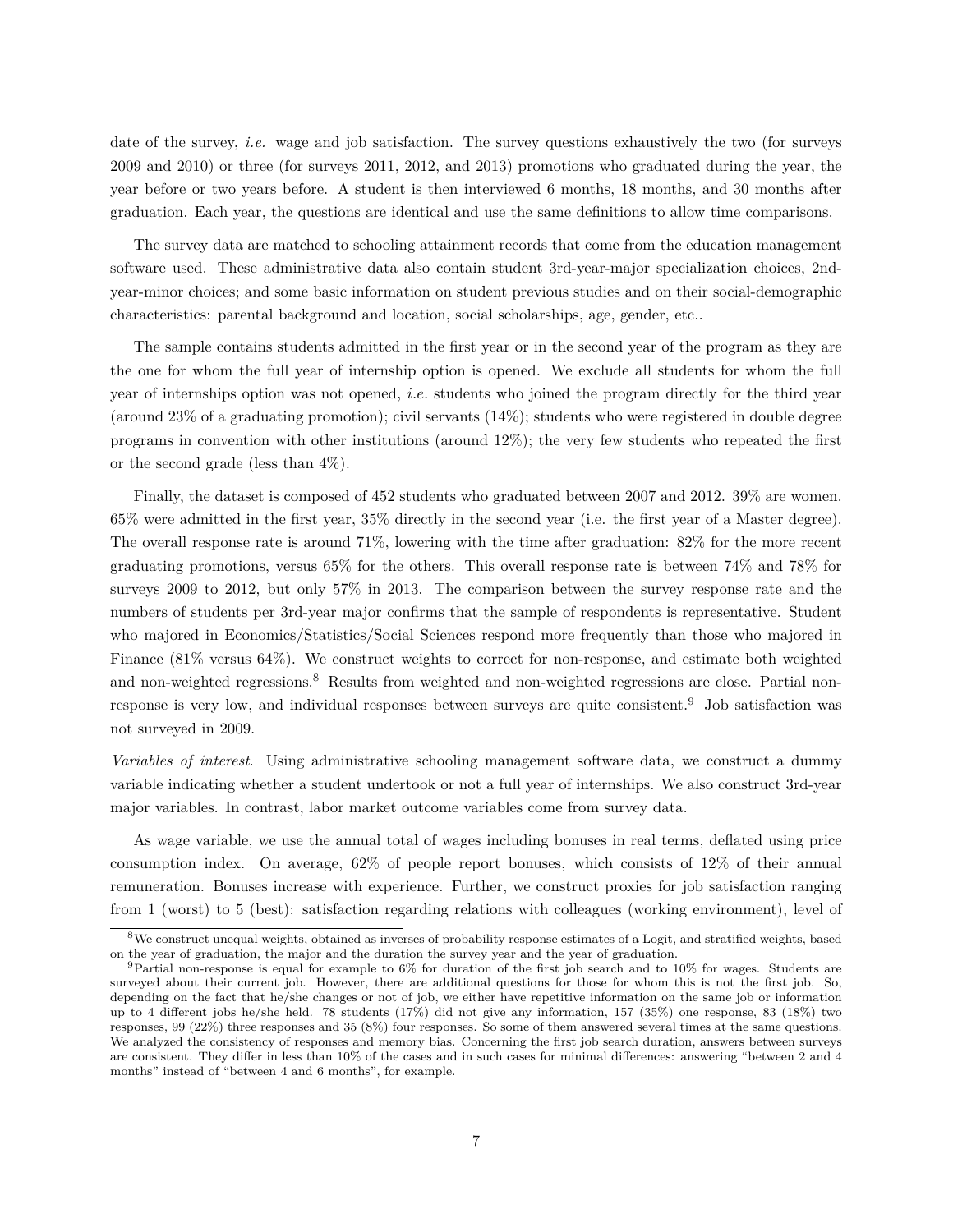autonomy in work, working conditions, and salary level. We consider a worker satisfied if he chooses the response item 4 or 5 (the scale ranges from 1 to  $5)^{10}$ .

We have included job characteristics in the analysis, such as working abroad (without distinguishing between countries), working in the public sector, or working with a fixed-term contract. We do not include the firm size nor business industries because the data upon obtained in the survey were of poor quality. The firm size is often misinformed because of confusion between responding at the firm or the local unit level. However, we think that this omitted variable has little impact on the results since the majority of graduates work in very big firms (banks and assurances). 18% of graduates finally work in another industry than the one they majored in (a student majoring in economics who works in the banking sector for example). However, we cannot control precisely for the industry as the survey do not manage to differentiate close professional industries.

Moreover, we do not observe how employers define their wage proposal. The bargaining power of graduates may be reduced if employers use fixed pay scales based on the name of the university or the "Grande Ecole" followed, independently of whether the graduate did or not a full year of internships. This may explain a lower effect of internships. We do not know whether the graduate works in the firm where he/she did an internship because the name of the firm is misinformed. We cannot therefore exclude the hypothesis that the effect of internships differs regarding to the fact that graduates work in the same company as the one they did an internship in or not.

Because of majors, students do not take the same courses during the 3rd year of the program. Hence, their scores are not comparable. In order to construct proxies for abilities, we rather rely on 2nd year achievements. We compute inverse ranking scores based only on the schooling attainments upon common courses. The best student is ranked 100 and the last one 0. We construct a global ranking based on the average score during the year (all courses including group projects, and after the catch-up examinations), and specific scores based on written individual evaluation in mathematics (statistics and time series), and economics (micro- and macro-economics). Courses to be included in the specific rankings have been selected using a principal component analysis.

### **4 Descriptive statistics**

#### **4.1 The choice of doing an optional full year of internships**

Figure 2 reports the increasing share of students choosing to undertake an optional full year of internships between the 2nd and the 3rd year of the curriculum. 23% of those who graduated in 2007 used this option and 62% of those who graduated in 2011. 52% of students admitted in the first year completed a full year of internships (32% in 2007 and 76% in 2011) whereas only 17% of those admitted in the second year did so (almost none before 2010 and 38% in 2011). Furthermore, 56% of students who opted for the full year

<sup>&</sup>lt;sup>10</sup>Responses 1 or 2 are rare. There are 3% of responses 1 for wages, and 1% for the non-monetary variables. There are 9% of responses 2 for wages, 6% for autonomy and the working conditions, and 2% for the working environment. The response item 4 seems the more stable, with 36% of response for wage, autonomy and the working conditions, and 31% for the working environment. The highest satisfaction (5) is obtained for the working environment (57%), then the working conditions (44%), autonomy (38%) and finally wages (28%).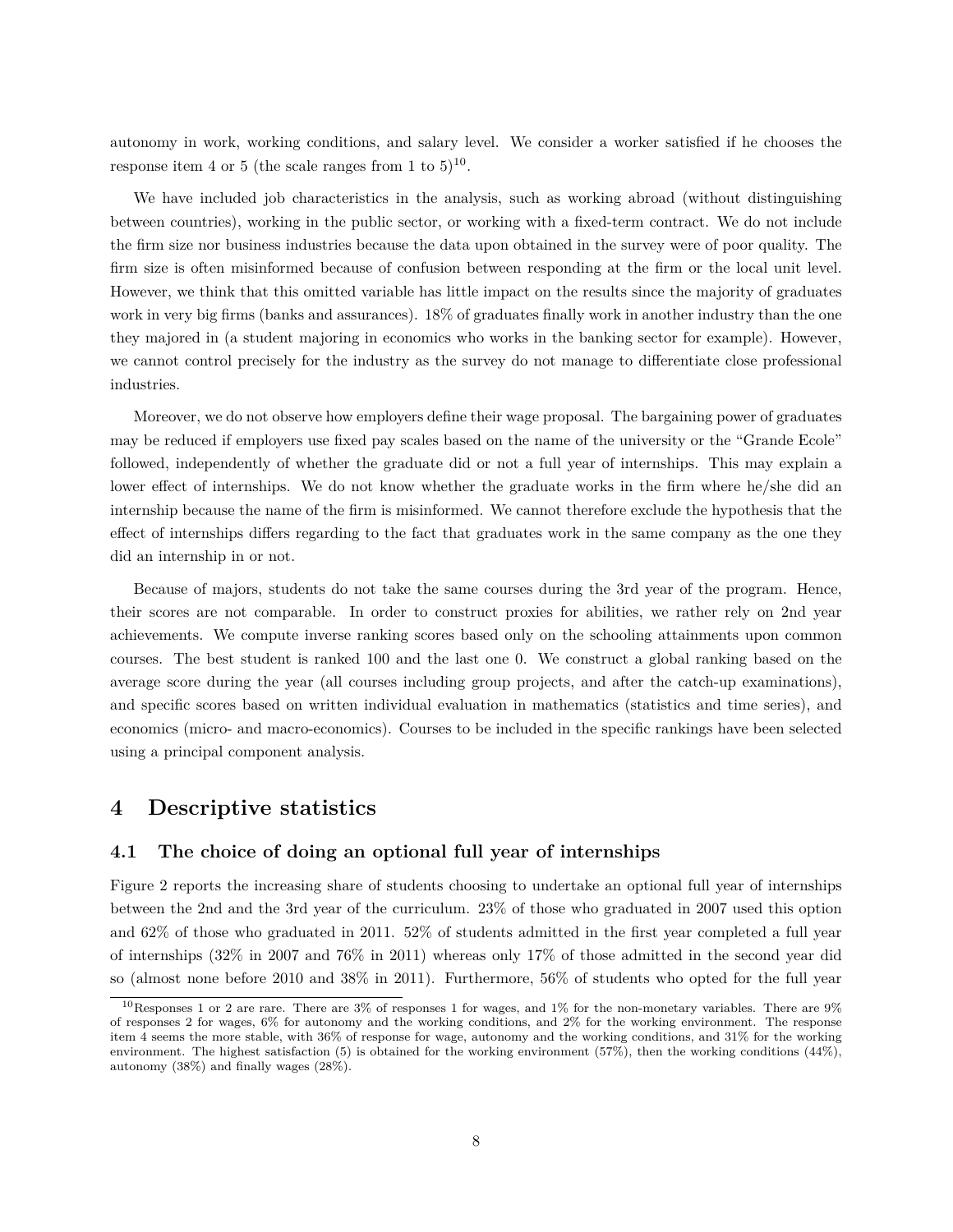of internships option undertook two internships, compared to 37% just one and 8% three. Internships in Finance are more frequent. Generally, internship topics are related to minor and major choices.

#### **4.2 Minor, major choices and schooling attainments**

Table 1 compares student rankings and major choices depending on the fact that students did or not a full year of internships. As noted before, 54% of the students major in Finance and 46% in Economics/Statistics/Social Sciences. More students who did a full year of internships chose to major in Finance during the 3rd year of the program (61% of cases vs. 49%) whereas there are no apparent relation between 2nd-year minors and the choice of undertaking or not a full year of internships.

Students who chose to undertake a full year of internships seem to have lower 2nd year schooling attainments on average than others. Their average inverse ranking is 46.1 versus 53.0 for those who did not. Note that we report an inverse ranking to make rankings comparable to GPA. This holds regardless of the 2nd-year minors (5.7 ranks for mathematics; 9.6 ranks for economics) and of the compulsory courses considered. Students choose their specialization in line with their skills. Those who minor in economics have better ranking in economics courses than in mathematics courses (54.4 versus 41.5), and *vice versa* for those who minor in mathematics (56.9 average ranking for mathematics courses versus 51.9 for economic courses).

#### **4.3 Early labor market outcomes**

Table 2 reports average labor market outcomes of graduates according to whether or not they undertook a full-year of internships. This option apparently fasten labor market integration: six months after graduating, only 2% of graduates who did a full year of internships were looking for a job compared to 9% of those who did not. The employment rate is higher 73% including volunteering versus 55%. Graduates usually end their studies more rapidly: only 11% of them continued their studies after graduation against 19% for those who did not the full year of internships. On average over the three promotions interviewed in each survey, students who did a full year of internships earn 13% more than those who did not (53.300 euros bonuses included versus 47.100 euros). Wages rose sharply in the early years of the career. They increase of 13% on average between the first and second year, and of 7% between the second and third year after graduation. This evolution differs nevertheless according to whether or not graduates undertook a full-year of internships. The increases are 28% (between the first and second year) and null (between the second year and the third year) for graduates who did a full year of internships while they are 7% and 13% for others. This may be due to a later entry into professional life. Students majoring in Finance earn on average 12% more. There is no correlation (or only a small one) between a full year of internships and the wage differential by specialization fields six months after graduation. These figures suggest that the on-the-job experience acquired during the year of internships is valued by the employers. Concerning satisfaction at work, the results are less

obvious. Internships seem to be associated to a better satisfaction (for all components) but the difference is small. There is more satisfaction for non-monetary components (72% for autonomy, 80% for working conditions, and 88% for working environment) than for wages (63%). However, when defining satisfaction for non-monetary components with a score higher or equal than 4 for each component, the overall rate of non-monetary satisfaction is only 60%. If we compare satisfaction between responses of students with and without a full year internship, we do not find a significant effect at 10%. The difference is however around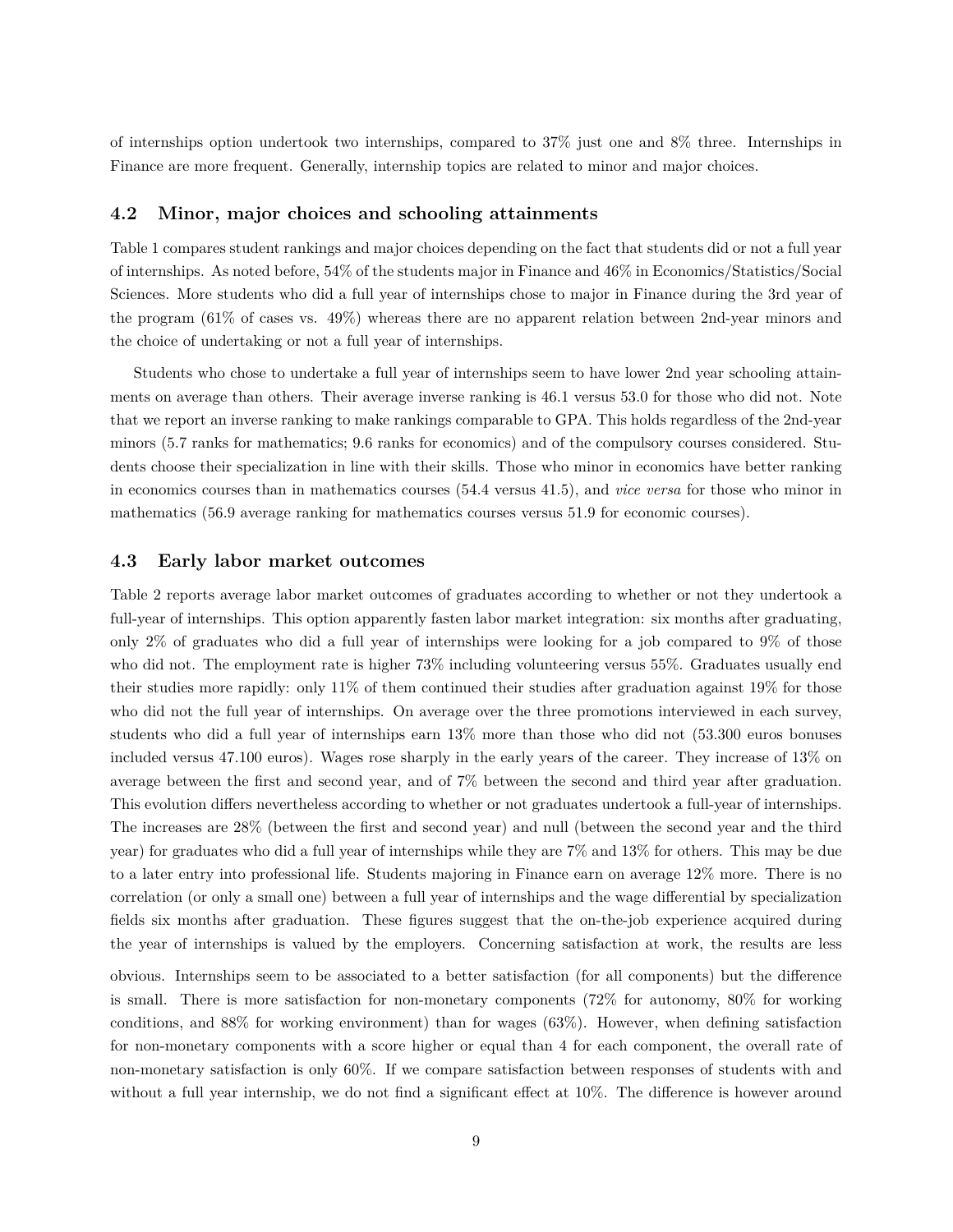10% for autonomy in work, and for overall non-monetary satisfaction (i.e. for 100 workers, 10 would answer 4 or 5 instead of 3 for example). For wages, working environment, and working conditions, differences are less than 3%.

Table 2 reports the distribution of the first job search duration. 63% of the graduates who did a full year of internships found a job before graduating compared to 53% of those who did not. They are also less likely to have a search period lasting more than 6 months, 4% versus 10%. 28% of the students declare that internships - including full-year, part-time and other compulsory ones - helped them to find a job. Full-year of internships are also associated to longer job periods after graduation. The first job - when ended - was also on average longer - of 3 months- for the graduates who did a full year of internships. These figures suggest a better matching between the graduates who chose to undertake a full year of internships and the employers occurred. 18% of students studying in a major work finally in an other employment sector (a student majoring in economics who works in the banking sector for example). As this figure is low and the distinction between close professional sectors difficult, we assume the major choice is associated to a choice of employment sector.

# **5 Internships, major choice, and early labor market outcomes: results**

#### **5.1 Estimation strategy**

Our goal is to test the potential causal effects of internships. There are two endogenous variables in the analysis, undertaking or not a full year of internships and majoring in Finance. We consider indeed that schooling decisions are sequential. The decision of undertaking an optional full year of internships is done before the major choice one, depending both on future expectations on wages and non-monetary benefits. As the labor market can be considered as an absorbing state (you cannot return to school after entering in the labor market), the effects of undertaking an optional complete year of internships on labor market outcomes after graduation can then be tested using a Mincer type model for wages (and close models for duration of job search and satisfaction at work) and controlling for the endogenous selection with IV analysis and 2SLS. The subsequent schooling decision of the major choice is estimated with a classical probit model. To be valid, Rust (1987) assumptions are the conditional independence (the unobserved factors at *t* have no effects one period later if you control by the decision variable at  $t + 1$ ) and that unobserved heterogeneity is a random effect. It means that there is no omitted variable and no serial correlation of unobserved preferences. In order to have weaker assumptions, we estimate a biprobit model of the both subsequent schooling decisions (major and full year internship).

#### **5.2 Internships and major choice**

We examine the determinants of the 3rd-year major choice and the decision to do a full year of internship. We assume that individuals choose their majors to maximize a value function  $V_m$ , which is the sum of the non-monetary benefits and the present value of expected earnings,  $m^* = \text{argmax} V_m$ . These both terms are unknown by the student and approximated when learning of his own ability and preferences. The non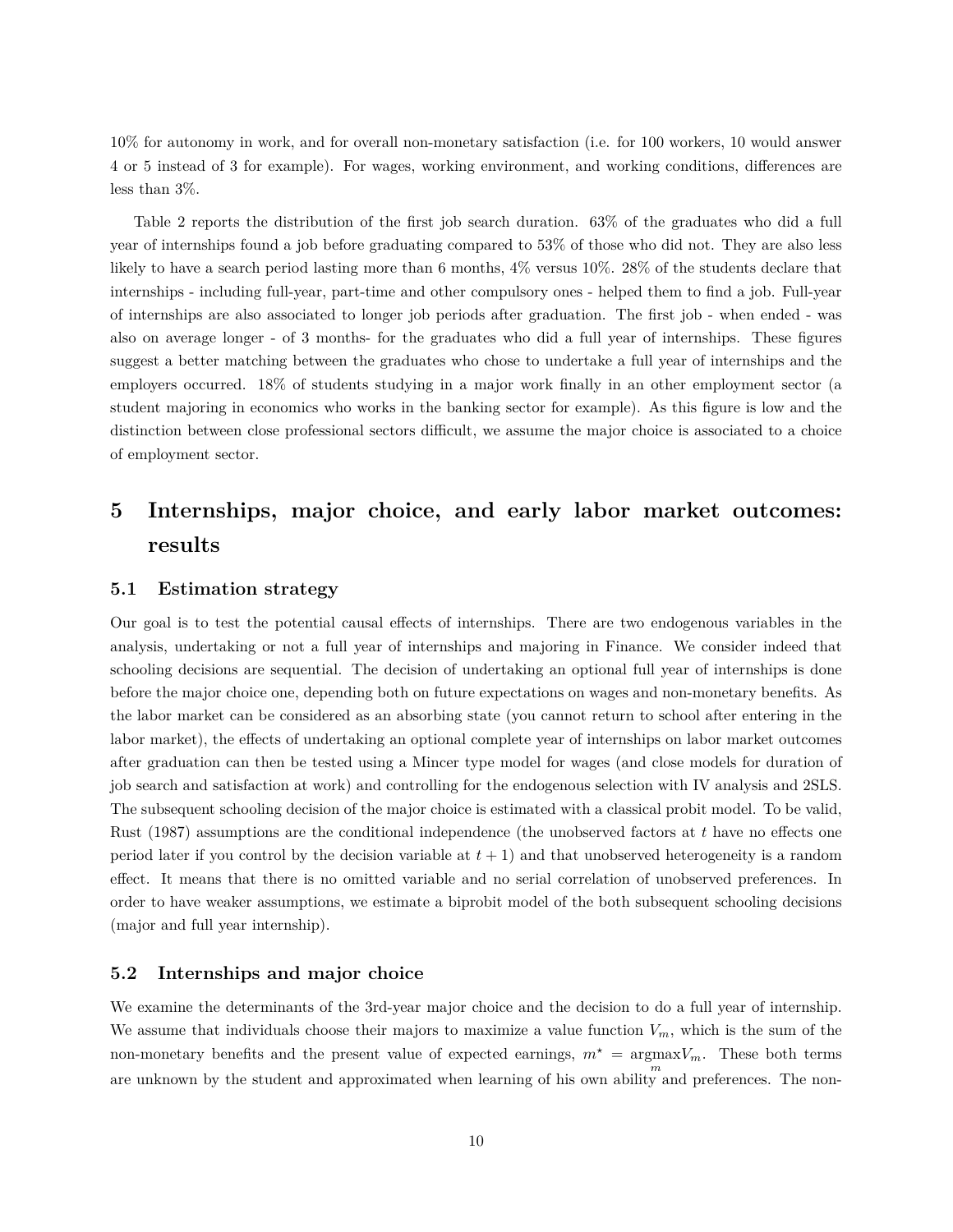monetary benefits are assumed to be a linear function of observable individual covariates (such as ability for a special topic, gender...). The present value of expected earnings may depend of the economic conditions.

There are 7 different majors in 3rd year of the program but due to the small number of students per major, we group them in those related to Finance/Acturial Sciences and those related to Economics/Social Sciences/Statistics. We explain the 3rd year major by students schooling attainments in 2nd year (inverse ranking i.e. 100 for the best student, 0 for the worst), minor choices in 2nd year, a dummy identifying those who chose to undertake the optional full year of internships, and the topics of the internships undertaken. Demographic characteristics (sex, place of birth) are used as control variables. The constant of the probit model for majoring in Finance can be interpreted as a wage differential, and so on an estimation of expected earnings. We add the year of graduation, which can measure the economic conditions<sup>11</sup>. The major choice and the decision to do a full year of internships may be explained by identical unobserved factors. Furthermore, there may be serial correlation between unobserved preferences of these two endogenous variables. We so estimate a biprobit model of these both subsequent schooling decisions. The student admission type and his/her age in the first year of master are used as instruments to explain the decision to do a full year of internships. The choice of instruments is discussed in the IV analysis of the wages regressions.

Table 3 reports the average marginal effects of a probit model for a major choice in Finance. Second year minor choice is naturally correlated with the 3rd year major one. Students who chose a minor in applied maths are more likely to major in Finance in 3rd year with an average marginal effect of 29-53%. The minor choice is a first expression of students' preferences and expected abilities. As seen previously in the descriptive statistics, students who undertook a full year of internships are more likely to major in Finance with an average marginal effect of 14%. However, when a student undertakes several internships in different areas, he/she is likely to refine his/her final major choices. Doing several internships both in economics and finance reduces the probability of majoring in Finance around 13%. 2nd year general ranking is positively correlated with majoring in Finance, but the results are not significantly different from 0. In contrast, the mathematics ability is highly correlated with majoring in Finance. The decision to do a full year of internship is not correlated with the second year minor choice (column 6). The admission in 2nd year, the age in 2nd year, and the rank have a significant and negative effect. Increase its ranking of one decile decreases the probability of 2%. Concerning economic conditions, we observe that graduating after 2010 increases the decision of doing a full year of internships. We do not observe such cyclical choices (or only weakly) for the major choices. When the decisions are estimated simultaneously with a biprobit (column 5 and 6), the effect of the full year of internship on the major choice is reduced despite the fact that the correlation between the error terms of the two equations is not statistically significant. This could be because the causal effect of internships in students orientation is mainly observed for students with internships in different areas.

#### **5.3 Labor market outcomes: duration and wages**

The choice of the number of years of schooling has already been done by the student at the entry of the "Grande Ecole" (more than 5 years depending on whether the student goes on with a Ph.D or not). The

 $11$ To help them to make these decisions, the administrative staff informs students on the labor market outcomes of former graduates by communicating about the results of the last Integration of Graduates survey. But results are published two years after graduation and are not known over a long period (in particular before 2007).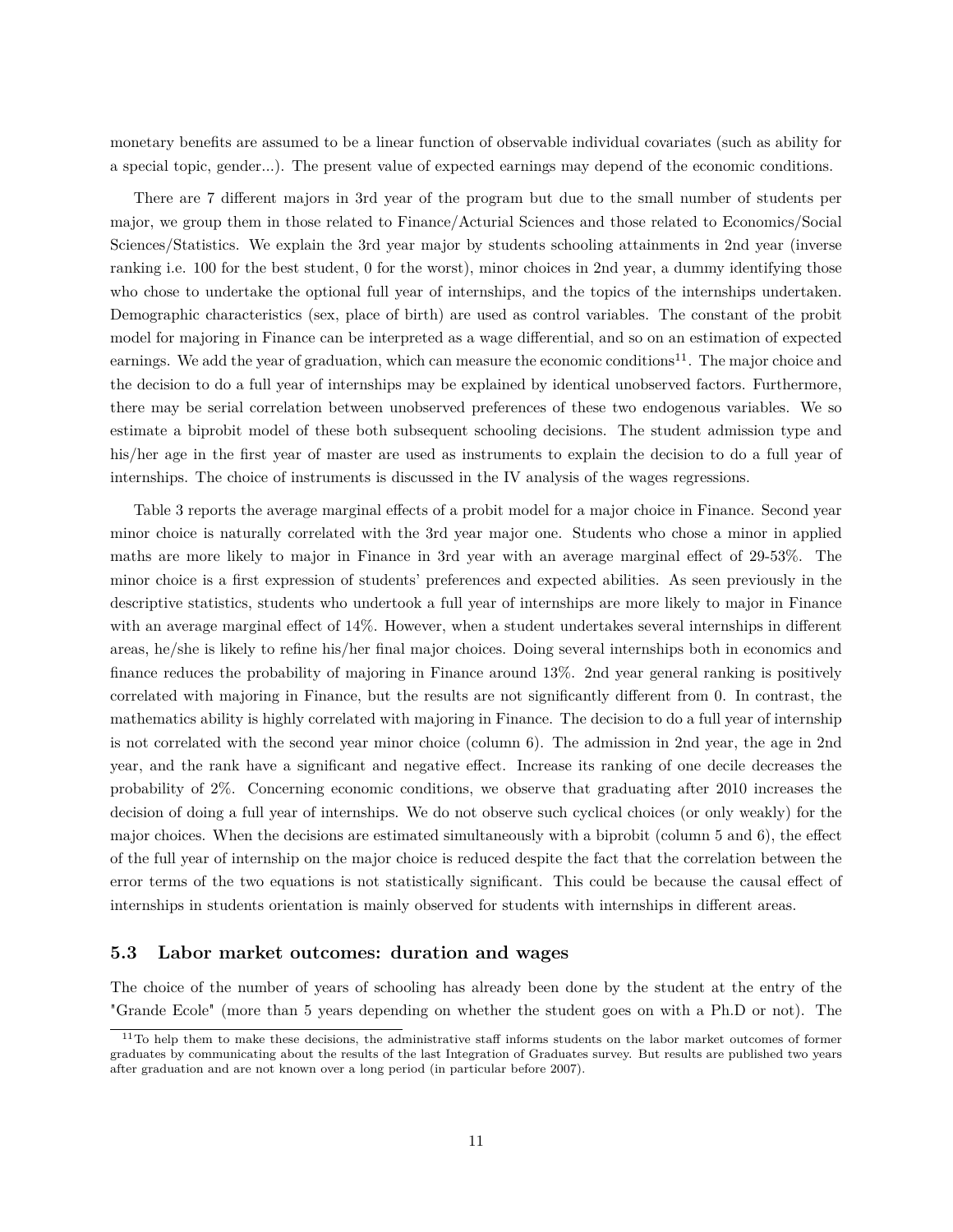failure rate is very low in French "Grandes Ecoles" and the degree is obtained 5 years after high school graduation. The wage of a graduate on the labor market is defined with a Mincer type analysis<sup>12</sup>

### $\log(W_{mt}) = \alpha_{0mt} + \alpha_{1mt} \cdot d + \alpha_{2m} A^m + \alpha_{3m} \cdot d \cdot A^m + \alpha_{4m} \exp_t + \alpha_{5m} \cdot d \cdot exp_t + X_t \beta + \varepsilon_{mt}$

with *t*, the year, *m*, the third year major,  $\log(W_{mt})$  the log of total wages - bonuses included, *d*, a dummy equal to one if the student did a full year of internships, *A*, the student ability, which is major specific (a student may choose a major where his/her ability is higher) and can be split into a general and a specific ability, exp the experience in the labor market (a squared term is not necessary for the first years), and *X* a vector of other characteristics (job characteristics (working abroad, second job since graduation, whether it is in the public sector, whether the job contract is fixed-term or long-term), and student characteristics (gender, nationality, year of graduation). Experience (in years 0, 1 or 2) accounts for the sum of the duration of

each job reported in the survey. The year of graduation accounts for effects of economic conditions. Students ability is measured by their ranking in the second year (the courses are partly common unlike the third year), or their ranking on specific courses (economics and mathematics), which has been defined using a principal component analysis. As robustness check, we also used a potential experience variable.<sup>13</sup> *X* is assumed to have the same returns for each major and whether or not the student has done a full year of internships. The other variables are major- and internship- specific. The constant term measures the structural differences of wage returns between majors and the gain associated with a full year of internships (to be compared to an additional year of experience).

This reduced-form model entails some predictions that can be tested.

- Signaling to employers: with similar characteristics and in the absence of other available information, firms are likely to choose graduates who completed internships. The ability of the student *A* is largely unknown by the firm. Doing an internship so reveals a part of the student ability to the employer, with  $a_{2m} = 0$  and  $a_{3m} > 0$  in an extreme case where the ability is completely unknown without internship and revealed with internship;
- A cost-benefit analysis between the opportunity cost of entering the labor market one year later, and the wage gain associated with the experience accumulated as an intern: there would be a wage return to a full year of internships. We can so compare the return to experience  $\alpha_1$  and the return to a full year of internship  $\alpha_4$ .

 $12A$  huge literature has focused on the returns to education, with estimates based on the traditional Mincer equation, which explains wages by years of schooling, experience and other control factors. Due to the potential endogeneity of the schooling decision (as the student ability is not observed), IV estimators have been proposed with instruments mainly based on compulsory schooling laws. This approach has been debated (see Björklund and Kjellström (2002), Dickson and Harmon (2011) for a brief review). Heckman et al. (2003) analyze the assumptions of the classical Mincer model and conclude that derived returns to schooling estimates are not valid. Indeed, this static model neglects the major determinants of schooling decision such as the uncertainty about the future wages, the cost of schooling, or the variation of these returns over the life cycle. Furthermore, the use of IV estimators to address the problem of the omitted ability bias is not powerful, and quite different results occur depending on which instruments are used and which assumptions are made (Heckman and Urzua, 2010). Blundell et al. (2005) compare several methods linked with the evaluation literature: matching, IV, and control function approach. They emphasize the importance of the detailed test score and the family background differences to explain (heterogeneous) schooling returns. Non-monetary benefits of education are generally not taken into account, despite the fact that health and well-being can be improved with a higher education (Heveman and Wolfe, 1984).

 $13$ The Pearson correlation between the two experience variables is very high, 90%.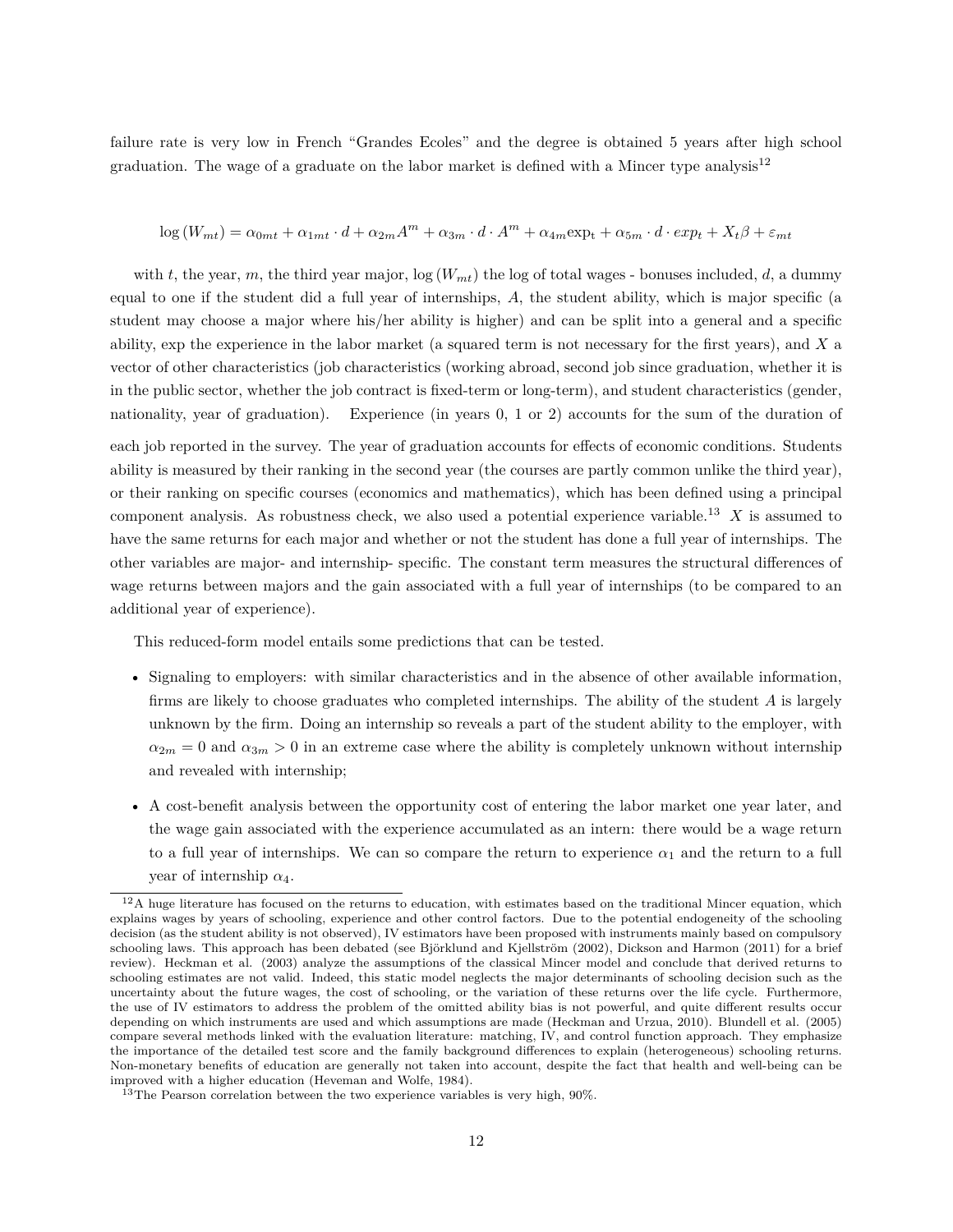• A better return of experience: doing a full year of internships may improve opportunity of careers (a first job effect), the professional network and the returns to experience. The returns to experience also depend on first job opportunities, which may differ depending on internships done and majors chosen. Hence, we can compare the return to experience  $\alpha_5$  with and without doing a full year of internship.

It is also possible that students wait for good economic conditions. They could delay their entry into the labor market if they think the economy is not favorable. We so add the year of graduation as a control variable for the duration of job search after graduating.

A similar analysis can be done for the duration of job search after graduating. Table 4 reports the average marginal effects of a probit model for finding a job before graduation (column 1) and shows that a full year internship reduces this duration but not by revealing the ability of students (interaction effects are not included but are close to 0 and non significant). With an interval regression (column 5), this reduction of job search is estimated less than 2 months. In column 2, IV analysis with a linear probability model shows that the effect may be underestimated but becomes not significant (the choice of instruments are discussed thereafter). The economic conditions (measured by the year of graduation) have effects on duration of job search.

Table 5 reports wages determinants. In column 1, we compare the effect of a full year of internships to the returns of the first years of experience. In column 2, we add education characteristics (3rd year major chosen, inverse ranking). In such analyzes, there may be an omitted ability bias. Students have different skills, often unobserved. We add student achievements in the program. We use the inverse ranking of student in 2nd year i.e. 100 for the best student, 0 for the worst, as proxy for ability. In column 3, we use a LAD estimator (median regression) to take into account extreme wages. In column 4, we separate the overall ability in two specific skills, mathematics and economics. In column 8, we cross the full year internship dummy with each year of professional experience (0, 1 or 2) in order to check if the effect could disappear with experience. A full year of internships has a positive and significant effect around 8% on wages, which is reduced by half when we control for extreme wages. A rank increase of general ability by one decile corresponds to a pay increase of 0.5% more, due to the economics skills (as the mathematics skills have an unexpected negative value) with a 1.3% premia. Experience has a positive and significant effect higher than 10% on wages, reduced around 9% when we control for extreme wages. Consequently, with a static vision, one may infer that the wage cost-benefit trade-off of undertaking a full year of internships is negative; it would be rewarded less than the year of labor market experience it replaces, smaller than 75% and even 43% when controlling for extreme wages. The students' enthusiasm for it would remain a puzzle. The effect of a full year internship does not disappear with experience (column 8). Choosing to major in Finance is associated to 9-10% premia. Finally, over 2007-2012, the year of graduation has no effect and has not been included.

The effect of a full year of internship or to major in Finance could differ following ability of students. Furthermore, returns to experience could not be the same. We test those assumptions by including interaction effects in our analysis. Results are reported in table 5. Columns 5, 6 and 7 report the OLS estimates. Column 1 adds interaction effects between education characteristics (full year of internship), experience and a third year major in Finance. In column 5, the effect of a full year internship would be the same for students majoring in Finance and in other major. Choosing to major in Finance is associated to a non-significant premia. Concerning returns to experience, we note that returns are higher for students majoring in Finance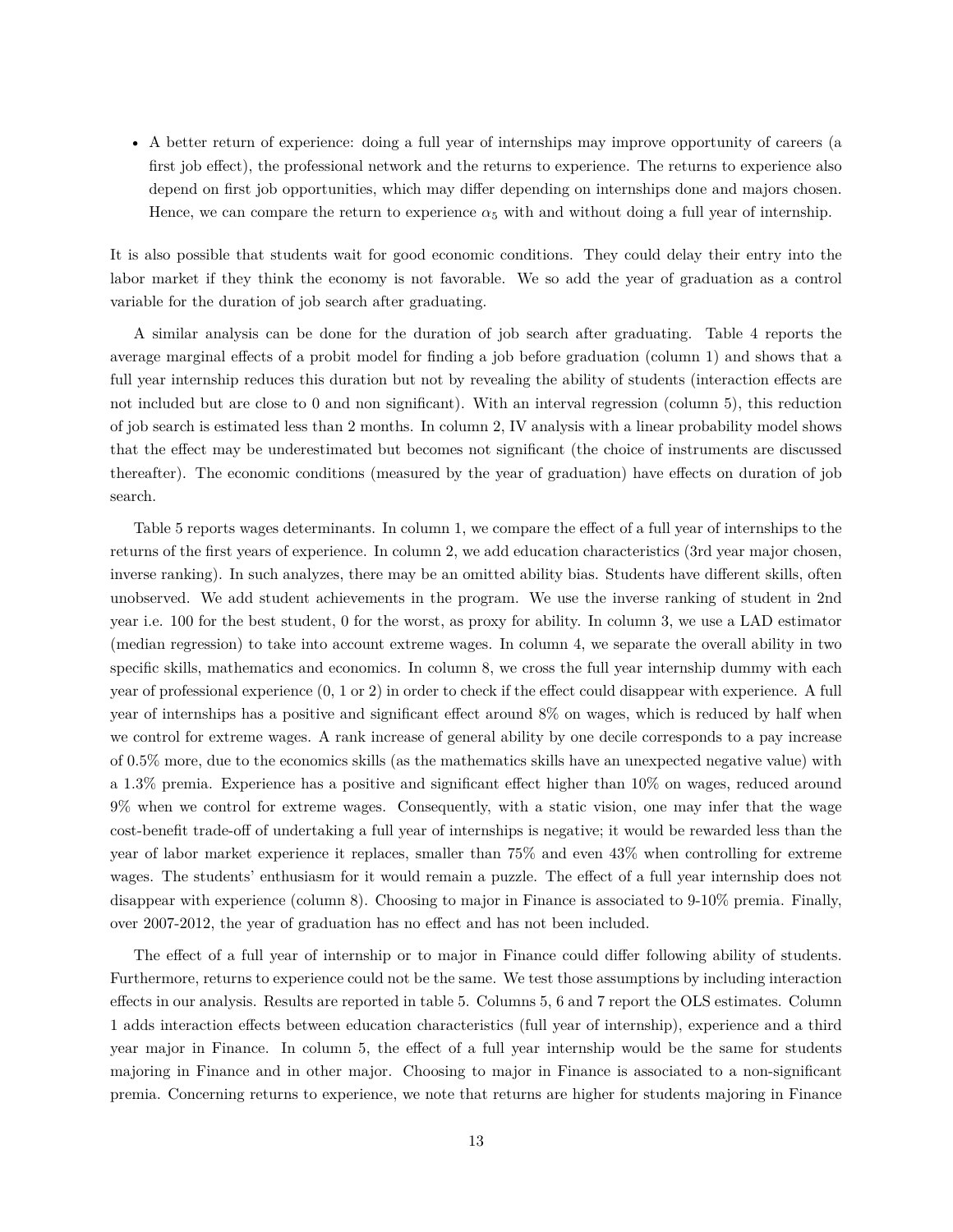(around 6%), and small and non significant for a full year of internship. Concerning returns to ability, a full year of internship would have a positive effect to reveal abilities. In column 6, the effect of general ability is null for students who have not made a full year internship but highly positive and significant for others. A rank increase of general ability by one decile corresponds to a pay increase of 2% more. In column 8, concerning specific abilities, we note that it reveals mainly the mathematics abilities (there could be an adverse selection effect for students who have not made a full year internship).

In our sequential decision framework, the internship take-up depends on future expectations on wages and non-monetary benefits. Those gains can be explained by several factors, such as heterogeneous preferences, beliefs, risk aversion, or individual abilities. We control our econometrics analysis with schooling attainments, which can be interpreted as a measure of individual ability. However, there may be an omitted part of individual ability, and there may also be some error measurements. Ability for theoretical courses does not say anything about communication skills for example. If the omitted ability is positively correlated with the schooling attainments (i.e. students with better schooling attainments have also a better ability to communicate) and as students who take-up a full year internship have lower schooling results, there would be a downward bias. However as the sign of this correlation is unknown, the direction of the bias is uncertain. Furthermore, if students who did a full year internship were those who have preferences for professional settings and lower preferences for non-monetary benefits, it would interact with monetary and non-monetary benefits. Those students may engage in jobs with better wages and lower working conditions, which may create an upward bias in the wage equation. All in all, the bias may exist but the direction of the bias is largely uncertain.

There are two endogenous variables in the analysis, undertaking or not a full year of internships and majoring in Finance. They depend both on future expectations on wages and non monetary benefits, which can be explained by several factors, such as heterogeneous preferences, beliefs, risk aversion, or individual abilities. In an attempt to control endogeneity for the full year of internships and a major in finance, we conduct an IV analysis. There are two main identifying assumptions behind the IV equations.

The first one is that the instruments do not have to be correlated with the dependent variable (i.e. the exogeneity condition), such as wage, the probability to find a job before graduating or satisfaction at work. Our set of instruments is the student age at the end of the 2nd year of the program, the year of admission, a year of graduation higher than 2010 and the minor choice in 2nd year. Our assumption is these variables are not correlated with wage, the probability to find a job before graduating (except for the year of graduation) or satisfaction at work. In France, each "Grande Ecole" is similar to a brand valuated by firms, for which a shadow "ranking" is obtained according to the difficulties to be admitted. We may assume that, as this school is highly selective, that employability and wages do not depend of past experience such as being graduate from an other university for example. The student age and the year of admission would be thus valid instruments for undertaking a full year of internship. Similarly one may think that firms consider mainly major choices and the "Grande Ecole" standing to fix wages or to hire an employee. The minor choice would be thus uncorrelated with wages and be a valid instrument to explain the major choice. Finally we may think that the economic situation primarily affects employability but not wages which are considered rigid even in a recession. A year of graduation higher than 2010 would be then a valid instrument for wages but not for the probability to find a job before graduating. These assumptions are questionable. If violated, there will be no endogeneity correction with an IV analysis. However, if there are as many instruments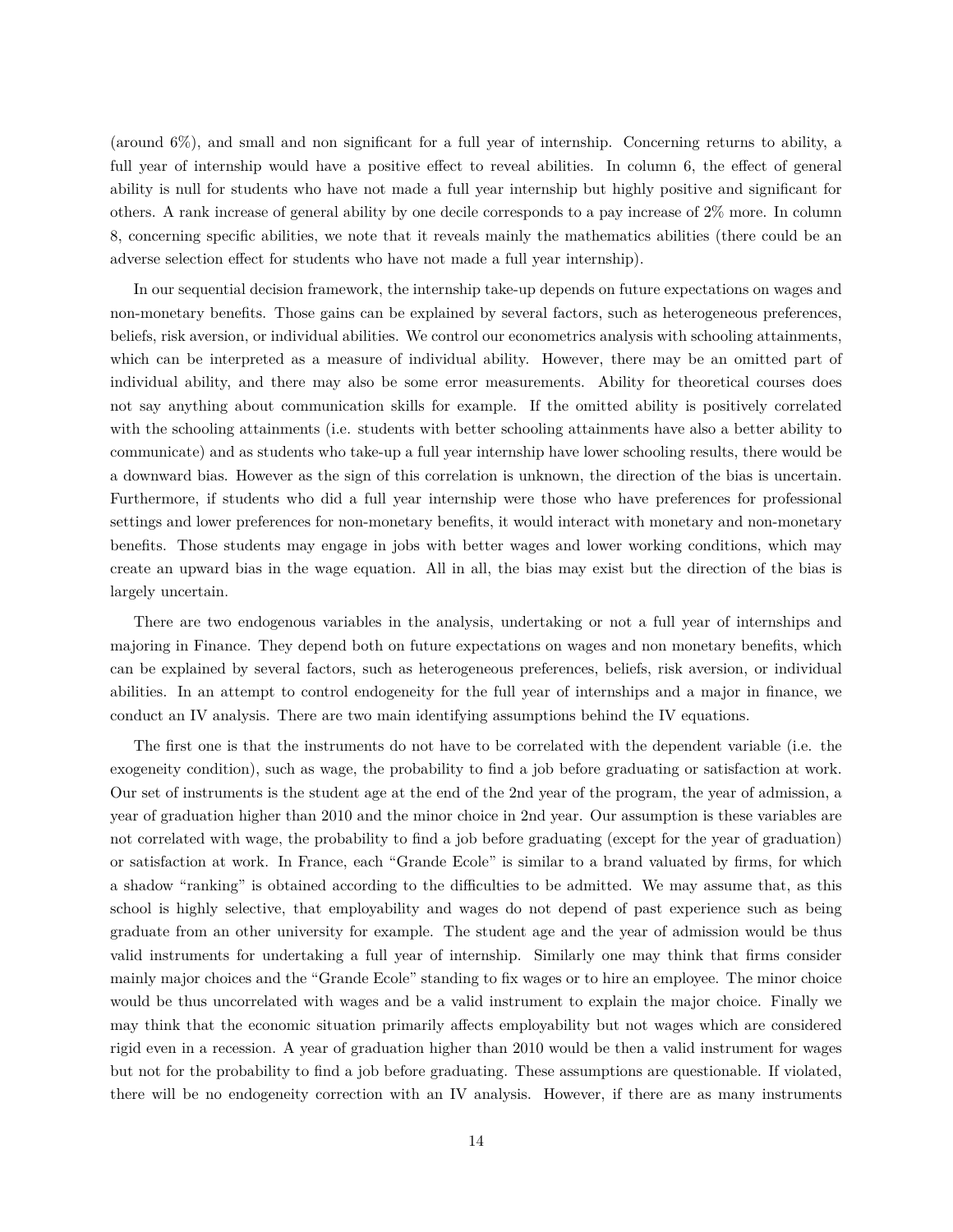as endogenous variables, this exogeneity condition cannot be tested. If there are more instruments than endogenous variables, a Sargan-Hansen test of overidentifying restrictions can be performed, whose the joint null hypothesis is that the instruments are consistent instruments (i.e. the choice of instruments is not invalidated).

The second condition is that the instruments have to explain the endogenous variables (i.e. the rank condition), which is tested in the first stages regressions of 2SLS. The student age at the end of the 2nd year of the program or the year of admission is likely to be negatively correlated with the full year of internships. It will be more expensive for older students to postpone their entry into the labor market. Due to the implementation of laws banning unpaid internships starting in 2008, a year of graduation higher than 2010 (i.e. two years after the law) can be a possible instrument too. The minor choice in 2nd year is a natural instrument for the choice of major. All F-stat are higher than 10. As there are two endogenous variables, a global F-stat is computed who gives the same conclusions. However, we exclude potential instruments because they were found to be weak instruments, such as having a social scholarship or the value index for French banking and insurance equities. With weak instruments, results can be indeed misleading. Due do financial constraints and the fact that undertaking a full year of internships implies postponing labor market entry of one year, having a social scholarship could have been negatively correlated with the full year of internships dummy but not correlated with wages. Furthermore, the choice of undertaking internships during a full year or majoring in finance may depend on the conjuncture in the banking and insurance sector. The value index (base 1 in December 2011) in June for French banking and insurance equities (AXA, Societe Generale, Credit Agricole SA, BNP Paribas) could have been used as alternative instruments.

For IV analysis on wages, we perform an iterative choice of instruments. We begin with the student age and the minor choice, then we add the year of admission, and at last a year of graduation higher than 2010. All tests conclude to the consistency of instruments.

Results are reported in table 6 with different instruments, using 2SLS (GMM estimators give consistent results). Columns 1, 2 and 3 are for the model with a dummy for the full year internship and IV analysis. The full year of internships IV estimates are higher than the OLS ones, around 13-16% but standard errors are often much higher too. Without taking into account the year of admission (column 1), the effect is not significant. The column (2) with all instruments except year of graduation seems to be the best estimate (no over identification, higher KP F-stat for weak identification). With IV analysis, the wage return of a full year of internships appears higher than a real year of professional experience, but this result has only a local interpretation. All instruments (except for the student age) and endogenous variables are indeed dummies variables. The interpretation will be similar to a Local Average Treatment Effect (LATE), i.e. restricted to a subpopulation. All first stages and the corresponding F-tests are reported in table 7. Results are consistent. To be older of one year is associated with a decrease of taking-up a full year internship around 5-7%. Minoring in mathematics is associated with an increase of majoring in finance around 45%. To be admitted in 2nd year decreases the probability of a full year internship around 31-36% and the probability of majoring in finance around 14%. A year of graduation higher than 2010 increases the take-up of internship of 31%.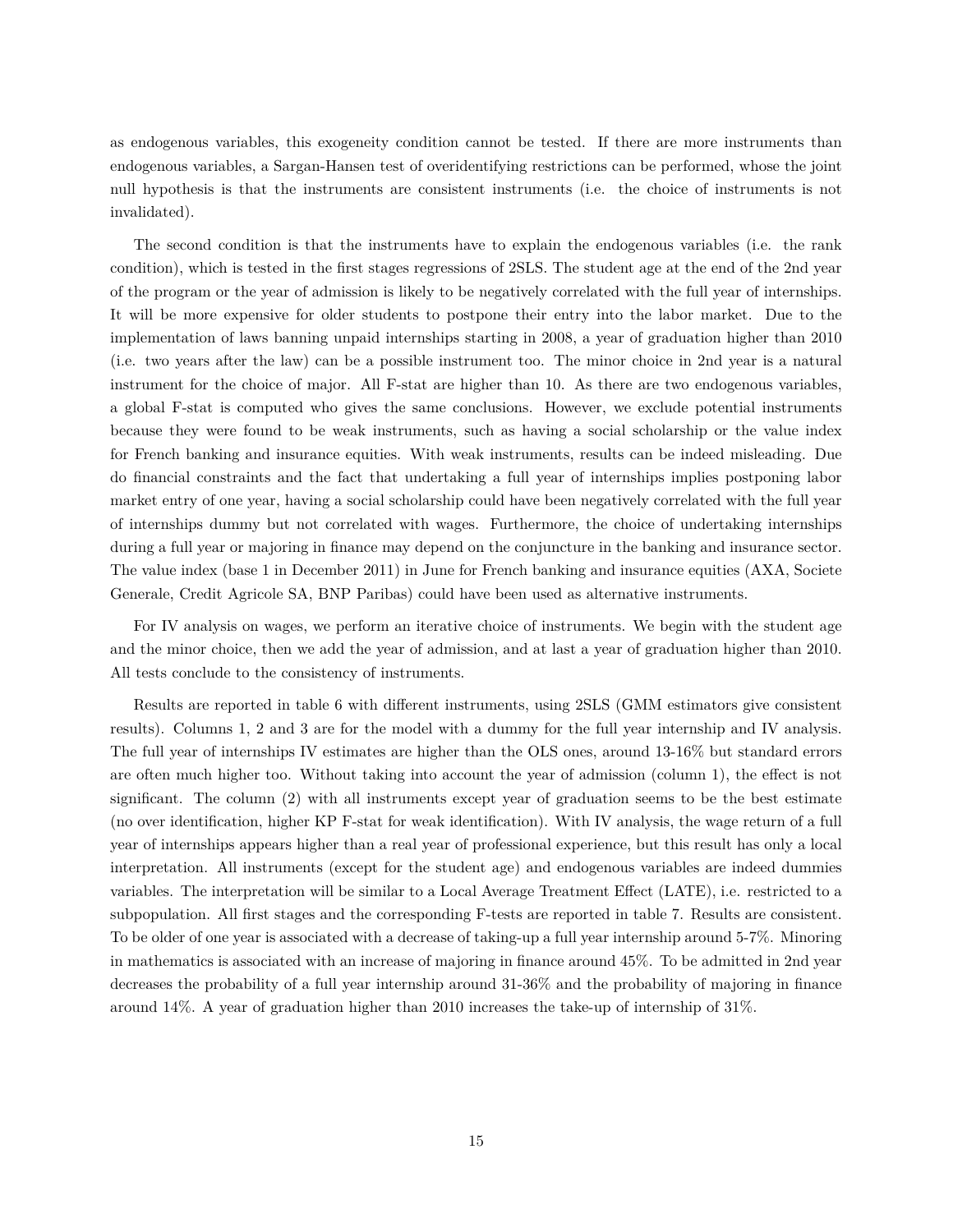#### **5.4 Internships satisfaction at work outcomes**

If internships enable students to learn about their preferences for a job, an industry, and to adapt in consequence their orientation, one would expect that optional internships would be associated with higher satisfaction once at work. The surveys we use contain several questions on the degree of general satisfaction at work, and satisfaction degrees regarding relations with colleagues (working environment), autonomy in work, work conditions and salary level. Each satisfaction variable ranges from 1 (worst) to 5 (best). We note that the response item 4 corresponds to a median response. What is important is that workers are more satisfied than this median. We so consider a worker satisfied if he chooses the response item 4 or 5. We define satisfaction for non monetary components with a score higher or equal than 4 for each component (working environment, autonomy in work, and work conditions).

Tables 8 and 9 report OLS results of wages and non-pecuniary satisfaction on similar characteristics as previously. Experience has a negative effect on satisfaction, which shows that expectations are not fulfilled. Wages are highly correlated with wage satisfaction but not with non-pecuniary satisfaction. Having undertaken a full year of internships is positively related to non-pecuniary satisfaction and to wages satisfaction, but the effects are not significant. Choosing a major in Finance is negatively correlated with wages satisfaction. An interesting point is that the non-pecuniary satisfaction is very difficult to explain. Unobserved factors play an important role.

An absence of a link between internship and satisfaction may be possible if increasing the satisfaction at work is not a selection criterion for doing an internship as the potential gains in non-monetary utility may have other sources (prestige, altruism or social utility of a job). We may argue that satisfaction at work may be badly anticipated by workers, which is consistent with the negative correlation between experience and satisfaction. However, three critics arise regarding these results. First, tests lack of power. The nonsignificance may also be due to the sample size. Second, questions are measured with a Likert scale, i.e. an ordered opinion on a subject, which may create a measurement issue. Aggregating the three components of non-monetary satisfaction is valid only if these three components are highly correlated, which is only partly the case with a correlation between 0.34-0.40. In order to check these assumptions, we performed a disaggregated analysis by estimating a model for each of the three components (autonomy, working conditions and environment). We estimated probit models of a response item of 5 versus lower or equal than 4. We constructed an alternative index of non-pecuniary satisfaction by summing the 3 satisfaction variables regarding relations with colleague, autonomy in work, and work conditions (with several choices of points for rare responses). In all cases, the effect of a full year of internship remains non-significant and low. The third critic is that, as for wages, heterogeneous preferences can explain satisfaction at work, but also the choice of doing a full year internship or majoring in finance. If students who did a full year internship or choose a major in finance are those who have preferences for professional settings and lower preferences for non monetary benefits, those students could engage in jobs with better wage and lower working conditions, which may create an downward in the satisfaction equations. Hence, we performed an IV analysis similar to the one conducted for wages (first stage regressions are close to the ones for wages). With this analysis, we find indeed higher effects, but they remain not significant with high variability.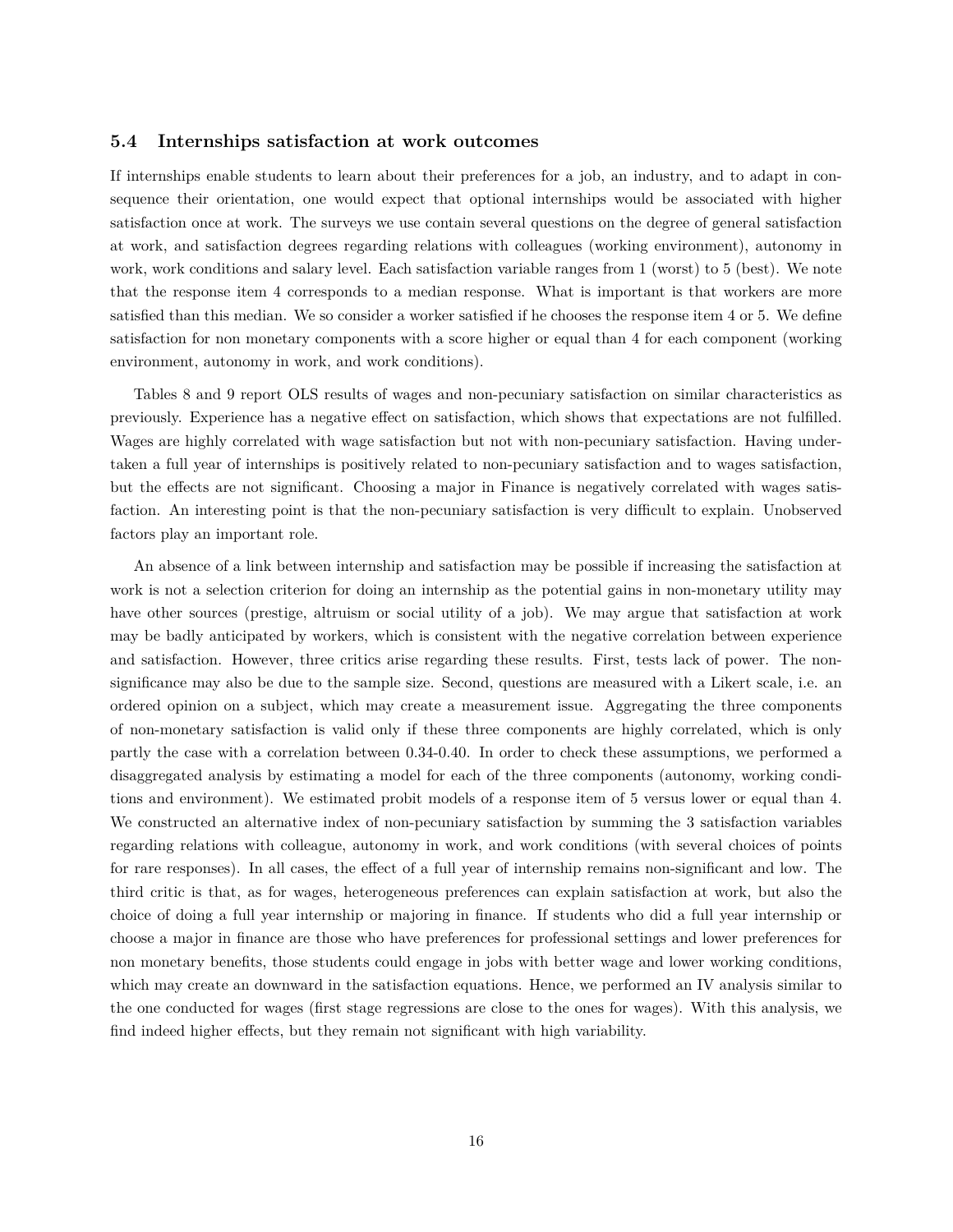### **6 Conclusion**

This article tests different predictions of internships effects using the endogenous selection process of an optional one year internship. Perform a full year of internship is less valued by employers as a real year of professional experience. Internships are perceived as a signal of ability by employers more than a return to experience and a gain in human capital. This year of internship improves the ability to find a job faster. The effects on job satisfaction remain ambiguous, positive but small and not significant. When a student undertakes several internships in different areas, he/she is likely to refine his/her final major choices. These questions are to be related to public policies. It opens the debate on compensation of internships, analyzing returns to education for early career professionals. It also provides evidence on the time students need to make effective major choices, and improve the social gain associated. Public policies implemented, which ban unpaid internships or more than six months, appear consistent with our results.

Internships may reduce the uncertainty about the wage expectations for a given major and may reveal the student preferences. But understanding the complete learning process of preferences associated with doing a full year of internship (or shorter internships) is a tricky issue. The short and long internships may have different effects. Furthermore, the role of non-market benefits such as working and learning in a high level academic or professional environment or with international experts is difficult to assess quantitatively. At last we do not model complete careers even if internships may generate better matching on the labor market and better long-term opportunities.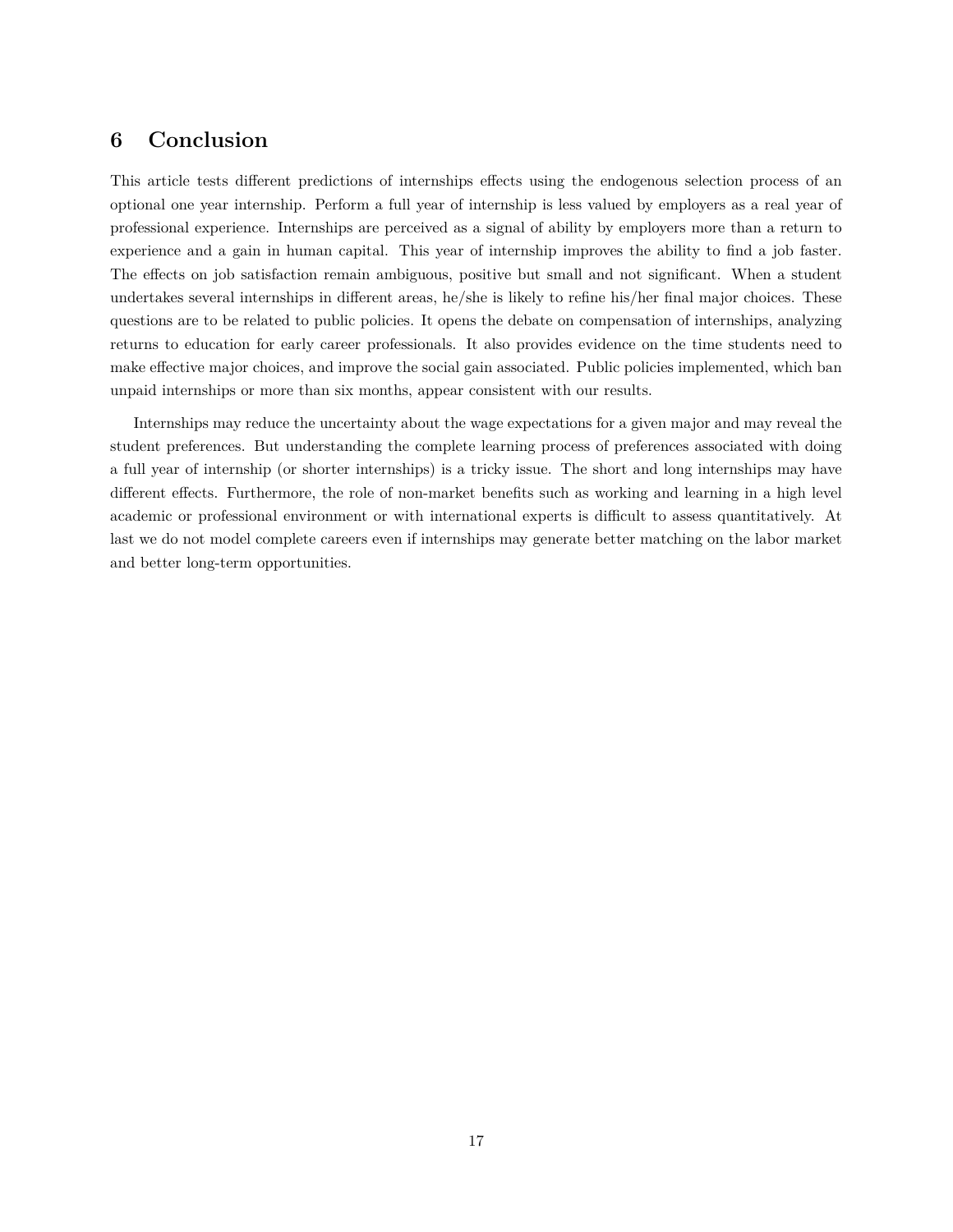### **7 Bibliography**

- **Adda,** Jerome, Christian Dustmann, Costas Meghir, and Jean-Marc Robin. (2010) "Career Progression and Formal Versus On-the-Job Training." Institute for Fiscal Studies Working Paper No. W10/13.
- **Alet,** Elodie, and Liliane Bonnal. (2011) "Vocational Schooling and Educational Success: Comparing Apprenticeship to Full-time Vocational High School." TSE Working Paper.
- **Altonji,** Joseph G. (1993) "The Demand for and Return to Education when Education Outcomes are Uncertain." *Journal of Labor Economics*, 11(1), 48-83.
- **Altonji,** Joseph G. (1995) "The Effects of High School Curriculum on Education and Labor Market Outcomes." *The Journal of Human Resources*, 30(3), 409-438.
- **Altonji,** Joseph G., Erica Blom, and Costas Meghir. (2012) "Heterogeneity in Human Capital Investments: High School Curriculum, College Major, and Careers." NBER Working Paper No. 17985.
- **Arcidiacono,** Peter. (2004) "Ability Sorting and the Returns to College Major." *Journal of Econometrics*, 121(1-2), 343-375.
- **Arcidiacono,** Peter, V. Joseph Hotz, and Songman Kang. (2012) "Modeling College Major Choices using Elicited Measures of Expectations and Counterfactuals." *Journal of Econometrics*, 166(1), 3-16.
- **Becker,** Gary S. (1962) "Investment in Human Capital: a Theoretical Analysis." *Journal of Political Economics*, 70(5), 9-49.
- **Beffy,** Magali, Denis Fougère, and Arnaud Maurel. (2012) "Choosing the Field of Study in Postsecondary Education: Do Expected Earnings Matter?" *Review of Economics and Statistics*, 94(1), 334-347.
- **Bishop,** John H., and Ferran Mane. (2004) "The Impacts of Career-Technical Education on High School Labor Market Success." *Economics of Education Review*, 23(4), 381-402.
- **Björklund,** Anders , and Christian Kjellström. (2002) "Estimating the Return to Investments in Education: How Useful is the Standard Mincer Equation?" *Economics of Education Review*, 21, 195-210.
- **Blundell,** Richard, Lorraine Dearden, and Barbara Sianesi. (2005) "Evaluating the Effect of Education on Earnings: Models, Methods and Eesults from the National Child Development Survey." *Journal of the Royal Statistical Society Series A*, 168(3), 473-512.
- **Bonnal,** Liliane, Sylvie Mendes, and Catherine Sofer. (2003) "Comparaison de l'Accès au Premier Emploi des Apprentis et des Lycéens." *Annales d'Economie et de Statistique*, 70, 32–52.
- **Dickson,** Matt, and Colm Harmon. (2011) "Economic Returns to Education: What We Know, What We Don't Know, and Where We Are Going - Some Brief Pointers." *Economics of Education Review*, 30, 1118-1122.
- **Fersterer,** Josef, Jörn-Steffen Pischke, and Rudolf Winter-Ebmer. (2008) "Returns to Apprenticeship Training in Austria: Evidence from Failed Firms." *Scandinavian Journal of Economics*, 110(4), 733-753.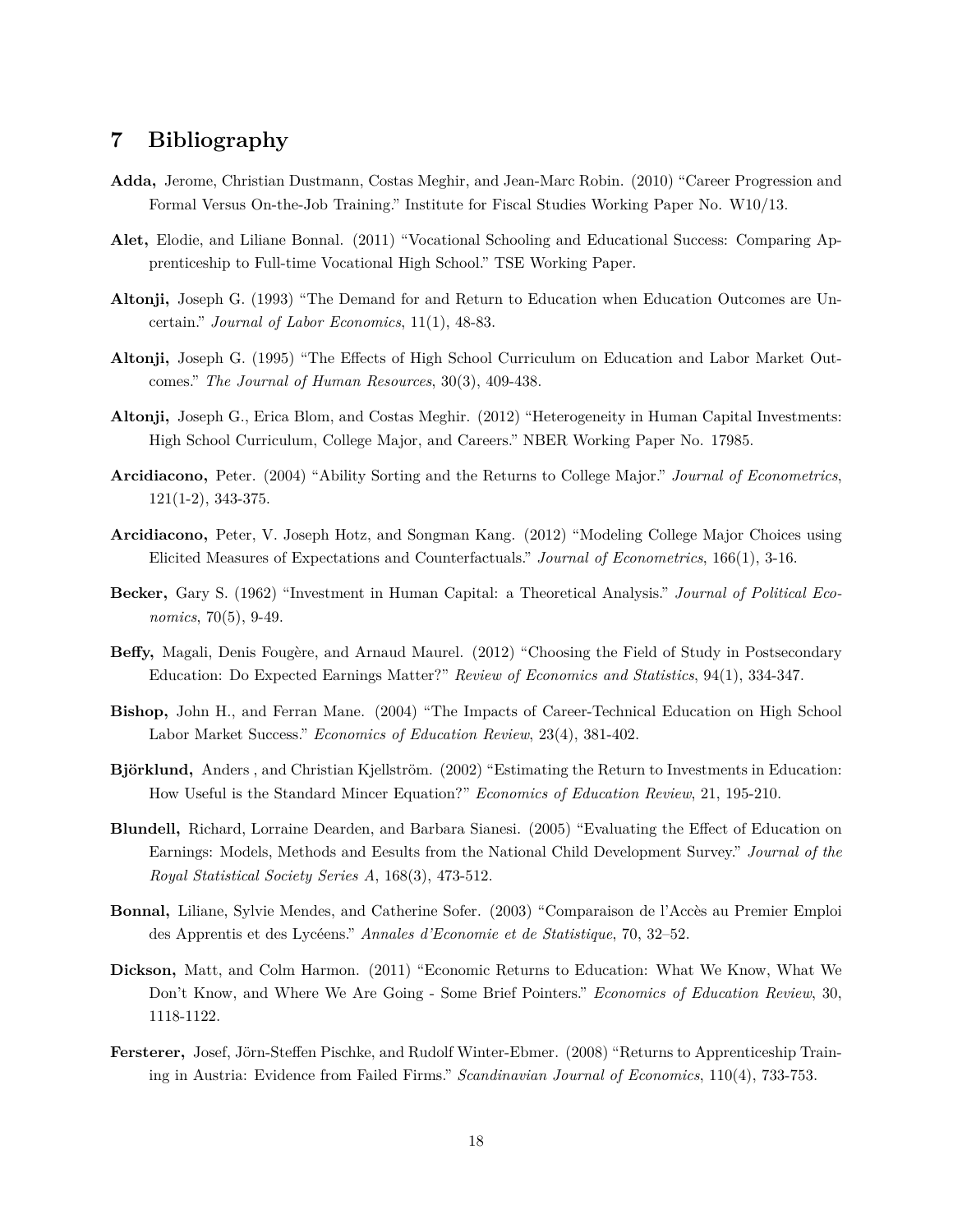- **Gaini,** Mathilde, Aude Leduc, and Augustin Vicart. (2013) "School as a Shelter? School Leaving-Age and the Business Cycle in France." *Annals of Economics and Statistics*, 111/112, 251-270.
- **Gault,** Jack, John Redington, and Tammy Schlager. (2000) "Undergraduate Business Internships and Career Success: Are They Related?" *Journal of Marketing Education*, 22(1), 45-53.
- **Gerken,** Maike, Bart Rienties, Bas Giesbers, and Karen D. Könings. (2010) "Enhancing the Academic Internship Learning Experience for Business Education - A Critical Review and Future Directions." in *Learning at the Crossroads of Theory and Practice*, Advances in Business Education and Training, vol. 4, Chap. 2, P. Van den Bossche et al. (eds.).
- **Haveman,** Robert H., and Barbara L. Wolfe. (1984) "Schooling and Economic Well-Being: The Role of Nonmarket Effects." *The Journal of Human Resources*, 19(3), 377-407.
- **Heckman,** James J., Lance J. Lochner, and Petra E. Todd. (2003) "Fifty Years of Mincer Earnings Regressions." NBER Working Paper No. 9732.
- **Heckman,** James J., and Sergio Urzúa. (2010) "Comparing IV with Structural Models: What Simple IV can and cannot Identify." *Journal of Econometrics*, 156, 27-37.
- **Mane,** Ferran. (1999) "Trends in the Payoff to Academic and Occupation-Specific Skills: the Short and Medium Run Returns to Academic and Vocational High School Courses for Non-College-Bound Students." *Economics of Education Review*, 18(4), 417-437.
- **Narayanan,** V. K., Paul M. Olk, and Cynthia V. Fukami. (2010) "Determinants of Internship Effectiveness: An Exploratory Model." *Academy of Management Learning & Education*, 9(1), 61-80.
- **Nunley,** John M., Adam Pugh, Nicholas Romero, and Richard Alan Seals, Jr. (2014) "College Major, Internship Experience, and Employment Opportunities: Estimates from a Résumé Audit." Auburn University Department of Economics Working Paper Series AUWP 2014-03.
- **Richmond,** Tom. (2010) "Internships: To Pay or not to Pay?" Policy analysis and recommendations, The Chartered Institute of Personnel and Development.
- **Rust,** John. (1987) "Optimal Replacement of GMC Bus Engines: An Empirical Model of Harold Zurcher." *Econometrica*, 55, 999-1033.
- **Saniter,** Nils, and Thomas Siedler. (2014) "Door Opener or Waste of Time? The effects of Student Internships on Labor Market Outcomes." IZA Discussion Paper No. 8141.
- **Solon,** Gary, Steven J. Haider, and Jeffrey Wooldridge. (2013) "What Are We Weighting For? " NBER Working Paper No. 18859.
- **Stinebrickner,** Todd R., and Ralph Stinebrickner. (2011) "Math or Science? Using Longitudinal Expectations Data to Examine the Process of Choosing a College Major." NBERWorking Paper No. 16869.
- **Taylor,** Susan M. (1988) "Effects of College Internships on Individual Participants." *Journal of Applied Psychology*, 73(3), 393-401.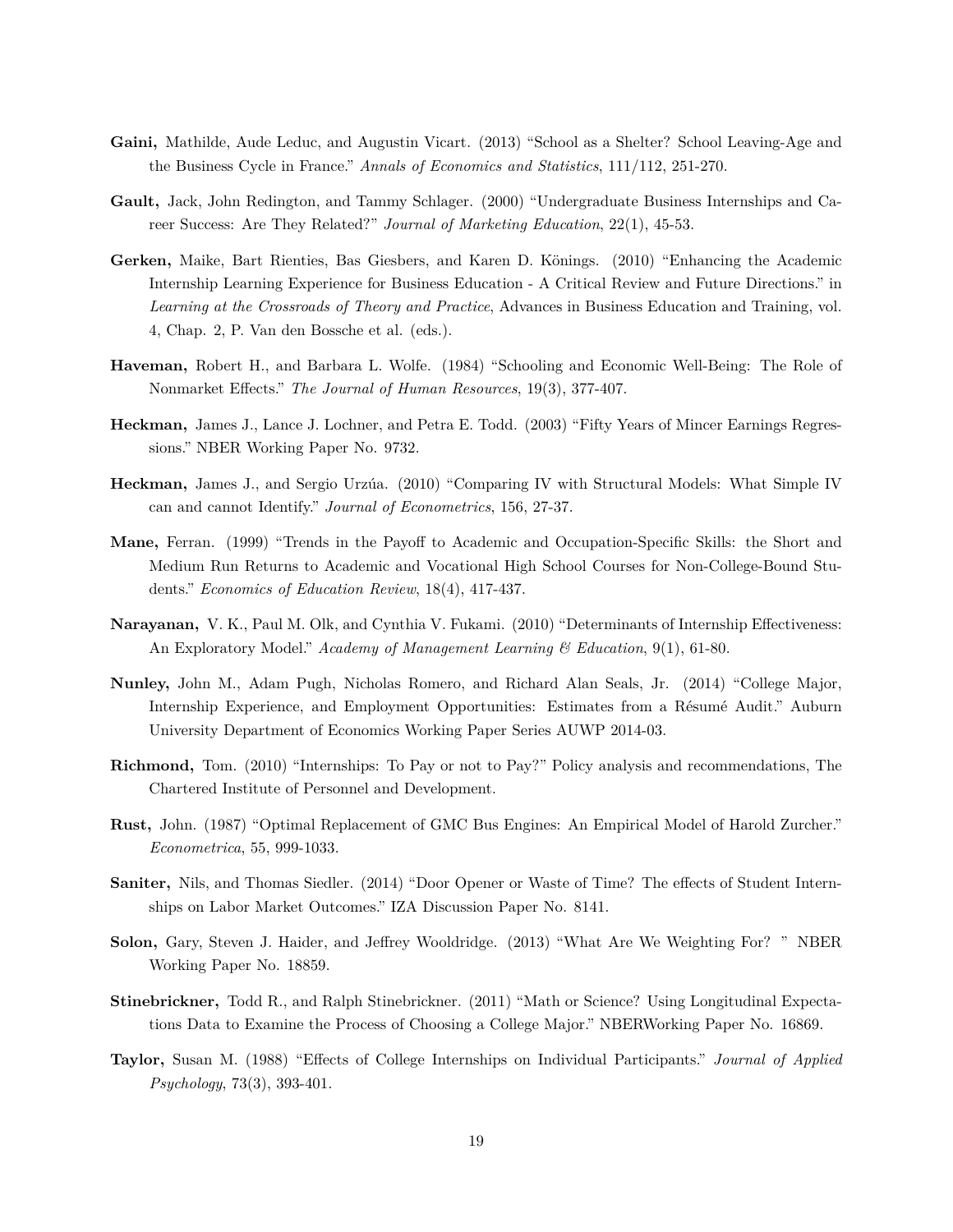**Wolter,** Stefan C., and Paul Ryan. (2011) "Apprenticeship." in *Handbook of the Economics of Education*, vol. 3, chap. 11, 521-576.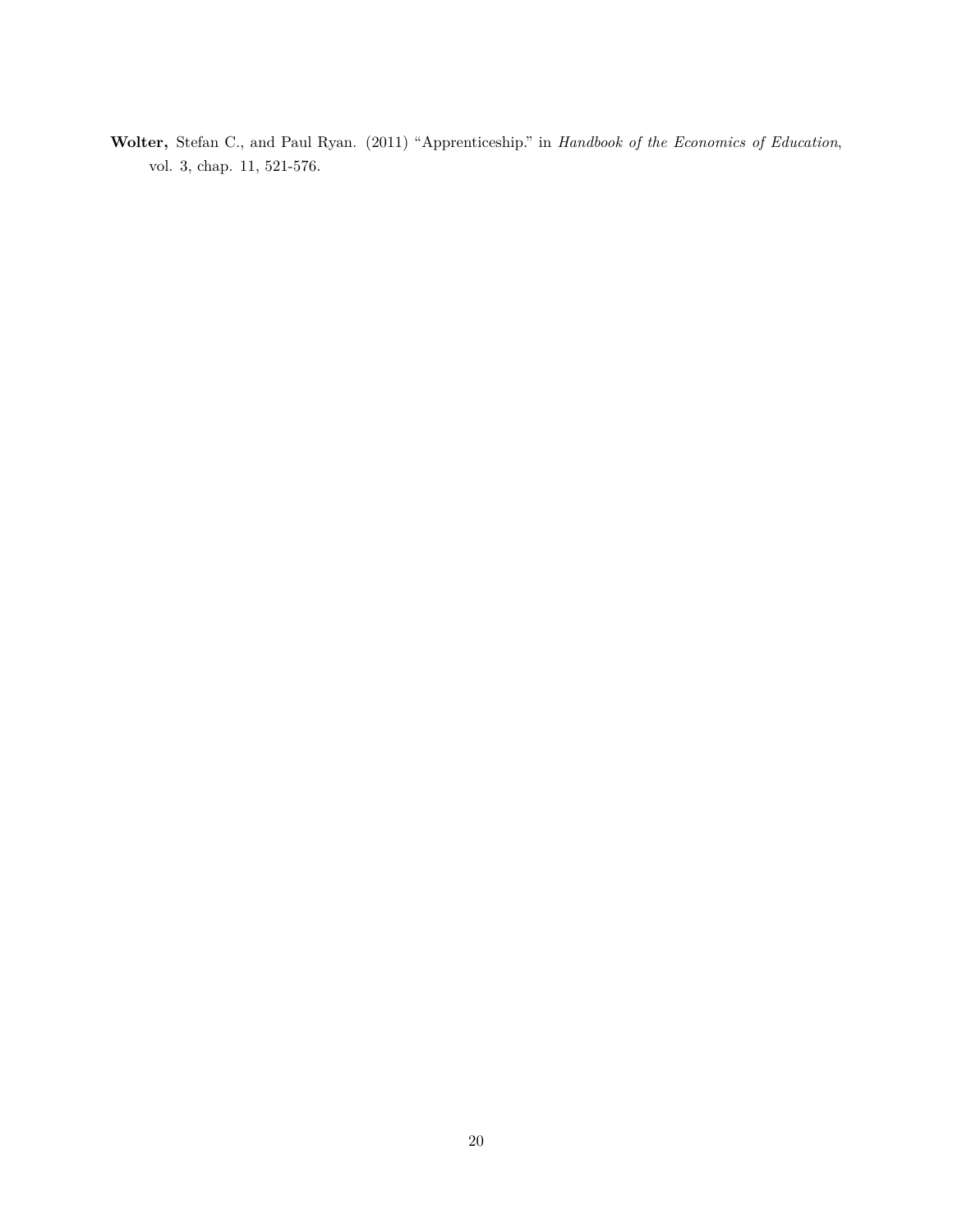## **8 Tables and graphics**



Note: figures from Analyse de l'orientation et des poursuites d'études des lycéens à partir de la procédure admission post-bac, Rapport n° 2012-123, Inspection générale de l'éducation nationale, p.53





Note: full grey line for students admitted in first year, dash grey line for students admitted in second year, full black line for all students.

Figure 2: Share of students undertaking a full year of internships.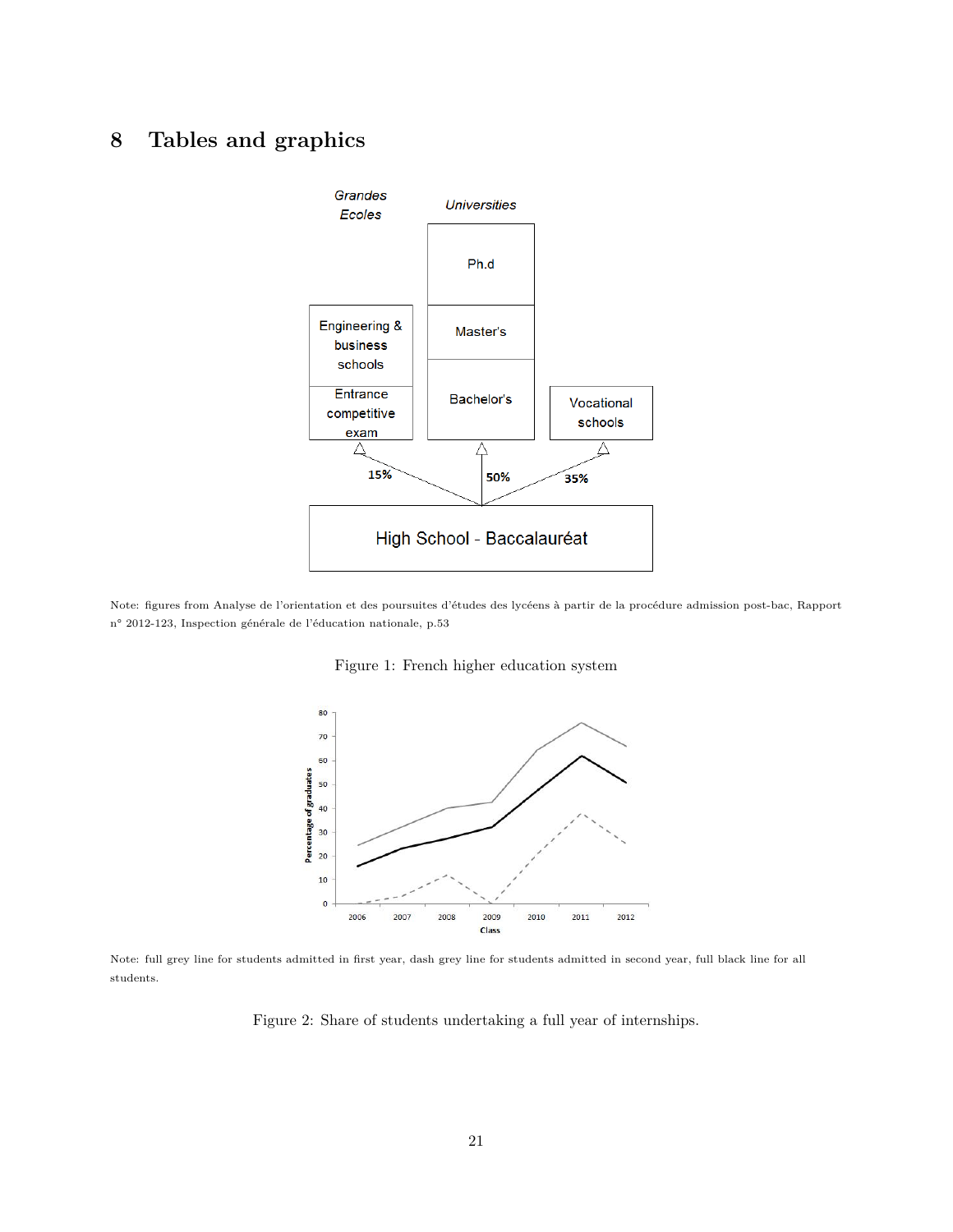| internship<br>internship<br>p-value<br>Minor and major choices $(\%)$<br>Minor choice<br>68.3<br>(First year of master)<br><b>Mathematics</b><br>69.0<br>69.5<br>0.796<br>31.0<br>Economics<br>31.7<br>30.5<br>Major choice<br>(Second year of master)<br>53.8<br>61.1<br>Finance<br>48.9<br>0.011<br>Other<br>38.9<br>46.2<br>51.1<br>Ability of students (average inverse ranking)<br>First year of master<br>50.3<br>46.1<br>53.0<br>0.012<br>Minor choice<br>50.2<br>46.8<br>Mathematics<br>52.5<br>0.088<br>Economics<br>50.3<br>44.6<br>54.2<br>0.055<br>Courses in Mathematics<br>52.2<br>53.7<br>49.9<br>0.111<br>Mathematics<br>56.9<br>54.3<br>0.099<br>Minor choice<br>58.7<br>Economics<br>41.5<br>40.5<br>42.2<br>0.680<br>Courses in Economics<br>52.7<br>50.8<br>53.9<br>0.168<br>Mathematics<br>51.9<br>52.1<br>Minor choice<br>51.7<br>0.889<br>Economics<br>54.4<br>47.9<br>58.9<br>0.007<br>452<br>180<br>272 |          | Total | Full year | No full year | Mean Diff. |
|----------------------------------------------------------------------------------------------------------------------------------------------------------------------------------------------------------------------------------------------------------------------------------------------------------------------------------------------------------------------------------------------------------------------------------------------------------------------------------------------------------------------------------------------------------------------------------------------------------------------------------------------------------------------------------------------------------------------------------------------------------------------------------------------------------------------------------------------------------------------------------------------------------------------------------|----------|-------|-----------|--------------|------------|
|                                                                                                                                                                                                                                                                                                                                                                                                                                                                                                                                                                                                                                                                                                                                                                                                                                                                                                                                  |          |       |           |              |            |
|                                                                                                                                                                                                                                                                                                                                                                                                                                                                                                                                                                                                                                                                                                                                                                                                                                                                                                                                  |          |       |           |              |            |
|                                                                                                                                                                                                                                                                                                                                                                                                                                                                                                                                                                                                                                                                                                                                                                                                                                                                                                                                  |          |       |           |              |            |
|                                                                                                                                                                                                                                                                                                                                                                                                                                                                                                                                                                                                                                                                                                                                                                                                                                                                                                                                  |          |       |           |              |            |
|                                                                                                                                                                                                                                                                                                                                                                                                                                                                                                                                                                                                                                                                                                                                                                                                                                                                                                                                  |          |       |           |              |            |
|                                                                                                                                                                                                                                                                                                                                                                                                                                                                                                                                                                                                                                                                                                                                                                                                                                                                                                                                  |          |       |           |              |            |
|                                                                                                                                                                                                                                                                                                                                                                                                                                                                                                                                                                                                                                                                                                                                                                                                                                                                                                                                  |          |       |           |              |            |
|                                                                                                                                                                                                                                                                                                                                                                                                                                                                                                                                                                                                                                                                                                                                                                                                                                                                                                                                  |          |       |           |              |            |
|                                                                                                                                                                                                                                                                                                                                                                                                                                                                                                                                                                                                                                                                                                                                                                                                                                                                                                                                  |          |       |           |              |            |
|                                                                                                                                                                                                                                                                                                                                                                                                                                                                                                                                                                                                                                                                                                                                                                                                                                                                                                                                  |          |       |           |              |            |
|                                                                                                                                                                                                                                                                                                                                                                                                                                                                                                                                                                                                                                                                                                                                                                                                                                                                                                                                  |          |       |           |              |            |
|                                                                                                                                                                                                                                                                                                                                                                                                                                                                                                                                                                                                                                                                                                                                                                                                                                                                                                                                  |          |       |           |              |            |
|                                                                                                                                                                                                                                                                                                                                                                                                                                                                                                                                                                                                                                                                                                                                                                                                                                                                                                                                  |          |       |           |              |            |
|                                                                                                                                                                                                                                                                                                                                                                                                                                                                                                                                                                                                                                                                                                                                                                                                                                                                                                                                  |          |       |           |              |            |
|                                                                                                                                                                                                                                                                                                                                                                                                                                                                                                                                                                                                                                                                                                                                                                                                                                                                                                                                  |          |       |           |              |            |
|                                                                                                                                                                                                                                                                                                                                                                                                                                                                                                                                                                                                                                                                                                                                                                                                                                                                                                                                  |          |       |           |              |            |
|                                                                                                                                                                                                                                                                                                                                                                                                                                                                                                                                                                                                                                                                                                                                                                                                                                                                                                                                  |          |       |           |              |            |
|                                                                                                                                                                                                                                                                                                                                                                                                                                                                                                                                                                                                                                                                                                                                                                                                                                                                                                                                  |          |       |           |              |            |
|                                                                                                                                                                                                                                                                                                                                                                                                                                                                                                                                                                                                                                                                                                                                                                                                                                                                                                                                  |          |       |           |              |            |
|                                                                                                                                                                                                                                                                                                                                                                                                                                                                                                                                                                                                                                                                                                                                                                                                                                                                                                                                  |          |       |           |              |            |
|                                                                                                                                                                                                                                                                                                                                                                                                                                                                                                                                                                                                                                                                                                                                                                                                                                                                                                                                  |          |       |           |              |            |
|                                                                                                                                                                                                                                                                                                                                                                                                                                                                                                                                                                                                                                                                                                                                                                                                                                                                                                                                  |          |       |           |              |            |
|                                                                                                                                                                                                                                                                                                                                                                                                                                                                                                                                                                                                                                                                                                                                                                                                                                                                                                                                  | $#$ Obs. |       |           |              |            |

Note: data from the administrative education software. For each first year of master (from 2004 to 2009), the best student obtained<br>the rank of 100, the worst gets 0. The global ranking is based on the average score during

Table 1: Minor, major choices (%) and schooling attainments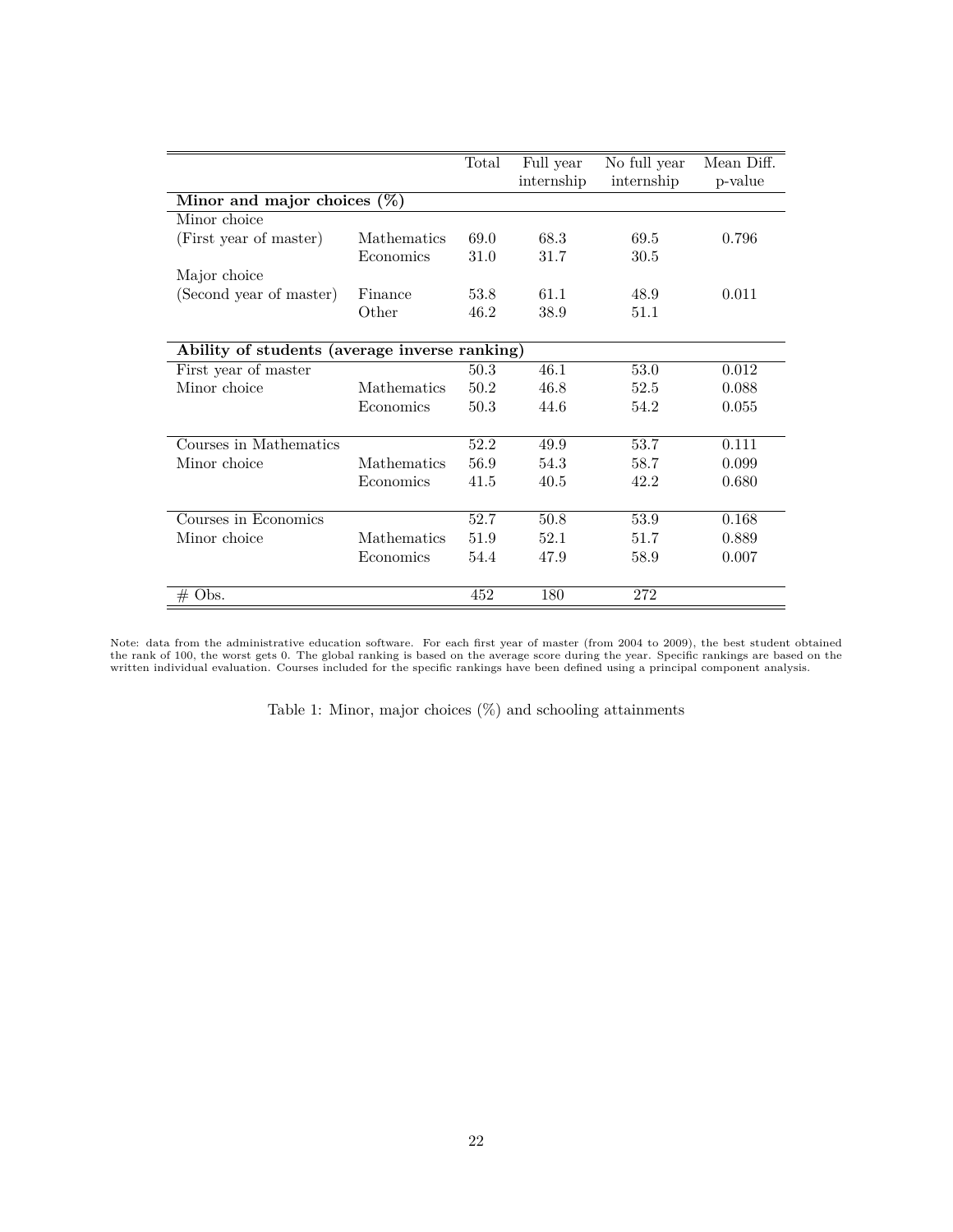| No full year<br>Mean Diff.<br>Total<br>Full year<br>internship<br>internship<br>p-value<br>Labor market status 6 months after graduation $(\%)$<br>$\overline{73.4}$<br>$\overline{55.3}$<br>63.2<br>0.002<br>Employment<br>Job search<br>6.0<br>2.4<br>8.7<br>0.027<br>Further studies<br>15.8<br>11.3<br>19.3<br>0.068<br>Ph.d<br>12.1<br>14.0<br>15.5<br>0.410<br>0.722<br>1.0<br>0.8<br>1.2<br>No activity<br>124<br>$\overline{285}$<br>161<br>$# \; \text{Obs}.$<br>Duration of first job search $(\%)$<br>Before graduating<br>62.9<br>56.8<br>$\overline{52.7}$<br>0.086<br>Less than 2 months<br>24.2<br>20.7<br>26.6<br>0.252<br>Between 2 and 4 months<br>6.3<br>6.9<br>5.9<br>0.740<br>5.2<br>Between 4 and 6 months<br>4.9<br>4.7<br>0.867<br>More than 6 months<br>7.7<br>4.3<br>10.1<br>0.074<br>$\overline{116}$<br>169<br>$# \text{Obs}.$<br>$\overline{285}$<br>Average annual wages bonus included (in euros)<br>53.300<br>47.100<br>0.015<br>Total<br>49.400<br>Months after<br>graduation<br>6 months<br>0.275<br>45.400<br>46.800<br>44.100<br>18 months<br>51.500<br>60.000<br>47.000<br>0.003<br>30 months<br>55.200<br>60.200<br>53.100<br>0.138<br>3rd-year major field<br>6 months after<br>Finance<br>47.300<br>48.700<br>45.900<br>0.435<br>Other<br>0.433<br>graduation<br>42.200<br>43.100<br>41.500<br>$\overline{\text{\# Obs.}}$<br>444<br>167<br>277<br>Satisfaction at work $(\%$ of satisfied)<br>Total<br>72.5<br>77.9<br>68.9<br>Autonomy<br>0.113<br>Working conditions<br>79.8<br>80.2<br>79.6<br>0.917<br>88.1<br>Working environment<br>89.3<br>87.2<br>0.612<br>Non monetary components<br>59.9<br>65.7<br>56.1<br>0.137<br>63.3<br>62.2<br>0.679<br>Wages<br>64.9<br>327<br>$#$ Obs.<br>131<br>196 |  |  |  |
|-------------------------------------------------------------------------------------------------------------------------------------------------------------------------------------------------------------------------------------------------------------------------------------------------------------------------------------------------------------------------------------------------------------------------------------------------------------------------------------------------------------------------------------------------------------------------------------------------------------------------------------------------------------------------------------------------------------------------------------------------------------------------------------------------------------------------------------------------------------------------------------------------------------------------------------------------------------------------------------------------------------------------------------------------------------------------------------------------------------------------------------------------------------------------------------------------------------------------------------------------------------------------------------------------------------------------------------------------------------------------------------------------------------------------------------------------------------------------------------------------------------------------------------------------------------------------------------------------------------------------------------------------------------------------------------------------------------------------------------------------|--|--|--|
|                                                                                                                                                                                                                                                                                                                                                                                                                                                                                                                                                                                                                                                                                                                                                                                                                                                                                                                                                                                                                                                                                                                                                                                                                                                                                                                                                                                                                                                                                                                                                                                                                                                                                                                                                 |  |  |  |
|                                                                                                                                                                                                                                                                                                                                                                                                                                                                                                                                                                                                                                                                                                                                                                                                                                                                                                                                                                                                                                                                                                                                                                                                                                                                                                                                                                                                                                                                                                                                                                                                                                                                                                                                                 |  |  |  |
|                                                                                                                                                                                                                                                                                                                                                                                                                                                                                                                                                                                                                                                                                                                                                                                                                                                                                                                                                                                                                                                                                                                                                                                                                                                                                                                                                                                                                                                                                                                                                                                                                                                                                                                                                 |  |  |  |
|                                                                                                                                                                                                                                                                                                                                                                                                                                                                                                                                                                                                                                                                                                                                                                                                                                                                                                                                                                                                                                                                                                                                                                                                                                                                                                                                                                                                                                                                                                                                                                                                                                                                                                                                                 |  |  |  |
|                                                                                                                                                                                                                                                                                                                                                                                                                                                                                                                                                                                                                                                                                                                                                                                                                                                                                                                                                                                                                                                                                                                                                                                                                                                                                                                                                                                                                                                                                                                                                                                                                                                                                                                                                 |  |  |  |
|                                                                                                                                                                                                                                                                                                                                                                                                                                                                                                                                                                                                                                                                                                                                                                                                                                                                                                                                                                                                                                                                                                                                                                                                                                                                                                                                                                                                                                                                                                                                                                                                                                                                                                                                                 |  |  |  |
|                                                                                                                                                                                                                                                                                                                                                                                                                                                                                                                                                                                                                                                                                                                                                                                                                                                                                                                                                                                                                                                                                                                                                                                                                                                                                                                                                                                                                                                                                                                                                                                                                                                                                                                                                 |  |  |  |
|                                                                                                                                                                                                                                                                                                                                                                                                                                                                                                                                                                                                                                                                                                                                                                                                                                                                                                                                                                                                                                                                                                                                                                                                                                                                                                                                                                                                                                                                                                                                                                                                                                                                                                                                                 |  |  |  |
|                                                                                                                                                                                                                                                                                                                                                                                                                                                                                                                                                                                                                                                                                                                                                                                                                                                                                                                                                                                                                                                                                                                                                                                                                                                                                                                                                                                                                                                                                                                                                                                                                                                                                                                                                 |  |  |  |
|                                                                                                                                                                                                                                                                                                                                                                                                                                                                                                                                                                                                                                                                                                                                                                                                                                                                                                                                                                                                                                                                                                                                                                                                                                                                                                                                                                                                                                                                                                                                                                                                                                                                                                                                                 |  |  |  |
|                                                                                                                                                                                                                                                                                                                                                                                                                                                                                                                                                                                                                                                                                                                                                                                                                                                                                                                                                                                                                                                                                                                                                                                                                                                                                                                                                                                                                                                                                                                                                                                                                                                                                                                                                 |  |  |  |
|                                                                                                                                                                                                                                                                                                                                                                                                                                                                                                                                                                                                                                                                                                                                                                                                                                                                                                                                                                                                                                                                                                                                                                                                                                                                                                                                                                                                                                                                                                                                                                                                                                                                                                                                                 |  |  |  |
|                                                                                                                                                                                                                                                                                                                                                                                                                                                                                                                                                                                                                                                                                                                                                                                                                                                                                                                                                                                                                                                                                                                                                                                                                                                                                                                                                                                                                                                                                                                                                                                                                                                                                                                                                 |  |  |  |
|                                                                                                                                                                                                                                                                                                                                                                                                                                                                                                                                                                                                                                                                                                                                                                                                                                                                                                                                                                                                                                                                                                                                                                                                                                                                                                                                                                                                                                                                                                                                                                                                                                                                                                                                                 |  |  |  |
|                                                                                                                                                                                                                                                                                                                                                                                                                                                                                                                                                                                                                                                                                                                                                                                                                                                                                                                                                                                                                                                                                                                                                                                                                                                                                                                                                                                                                                                                                                                                                                                                                                                                                                                                                 |  |  |  |
|                                                                                                                                                                                                                                                                                                                                                                                                                                                                                                                                                                                                                                                                                                                                                                                                                                                                                                                                                                                                                                                                                                                                                                                                                                                                                                                                                                                                                                                                                                                                                                                                                                                                                                                                                 |  |  |  |
|                                                                                                                                                                                                                                                                                                                                                                                                                                                                                                                                                                                                                                                                                                                                                                                                                                                                                                                                                                                                                                                                                                                                                                                                                                                                                                                                                                                                                                                                                                                                                                                                                                                                                                                                                 |  |  |  |
|                                                                                                                                                                                                                                                                                                                                                                                                                                                                                                                                                                                                                                                                                                                                                                                                                                                                                                                                                                                                                                                                                                                                                                                                                                                                                                                                                                                                                                                                                                                                                                                                                                                                                                                                                 |  |  |  |
|                                                                                                                                                                                                                                                                                                                                                                                                                                                                                                                                                                                                                                                                                                                                                                                                                                                                                                                                                                                                                                                                                                                                                                                                                                                                                                                                                                                                                                                                                                                                                                                                                                                                                                                                                 |  |  |  |
|                                                                                                                                                                                                                                                                                                                                                                                                                                                                                                                                                                                                                                                                                                                                                                                                                                                                                                                                                                                                                                                                                                                                                                                                                                                                                                                                                                                                                                                                                                                                                                                                                                                                                                                                                 |  |  |  |
|                                                                                                                                                                                                                                                                                                                                                                                                                                                                                                                                                                                                                                                                                                                                                                                                                                                                                                                                                                                                                                                                                                                                                                                                                                                                                                                                                                                                                                                                                                                                                                                                                                                                                                                                                 |  |  |  |
|                                                                                                                                                                                                                                                                                                                                                                                                                                                                                                                                                                                                                                                                                                                                                                                                                                                                                                                                                                                                                                                                                                                                                                                                                                                                                                                                                                                                                                                                                                                                                                                                                                                                                                                                                 |  |  |  |
|                                                                                                                                                                                                                                                                                                                                                                                                                                                                                                                                                                                                                                                                                                                                                                                                                                                                                                                                                                                                                                                                                                                                                                                                                                                                                                                                                                                                                                                                                                                                                                                                                                                                                                                                                 |  |  |  |
|                                                                                                                                                                                                                                                                                                                                                                                                                                                                                                                                                                                                                                                                                                                                                                                                                                                                                                                                                                                                                                                                                                                                                                                                                                                                                                                                                                                                                                                                                                                                                                                                                                                                                                                                                 |  |  |  |
|                                                                                                                                                                                                                                                                                                                                                                                                                                                                                                                                                                                                                                                                                                                                                                                                                                                                                                                                                                                                                                                                                                                                                                                                                                                                                                                                                                                                                                                                                                                                                                                                                                                                                                                                                 |  |  |  |
|                                                                                                                                                                                                                                                                                                                                                                                                                                                                                                                                                                                                                                                                                                                                                                                                                                                                                                                                                                                                                                                                                                                                                                                                                                                                                                                                                                                                                                                                                                                                                                                                                                                                                                                                                 |  |  |  |
|                                                                                                                                                                                                                                                                                                                                                                                                                                                                                                                                                                                                                                                                                                                                                                                                                                                                                                                                                                                                                                                                                                                                                                                                                                                                                                                                                                                                                                                                                                                                                                                                                                                                                                                                                 |  |  |  |
|                                                                                                                                                                                                                                                                                                                                                                                                                                                                                                                                                                                                                                                                                                                                                                                                                                                                                                                                                                                                                                                                                                                                                                                                                                                                                                                                                                                                                                                                                                                                                                                                                                                                                                                                                 |  |  |  |
|                                                                                                                                                                                                                                                                                                                                                                                                                                                                                                                                                                                                                                                                                                                                                                                                                                                                                                                                                                                                                                                                                                                                                                                                                                                                                                                                                                                                                                                                                                                                                                                                                                                                                                                                                 |  |  |  |
|                                                                                                                                                                                                                                                                                                                                                                                                                                                                                                                                                                                                                                                                                                                                                                                                                                                                                                                                                                                                                                                                                                                                                                                                                                                                                                                                                                                                                                                                                                                                                                                                                                                                                                                                                 |  |  |  |
|                                                                                                                                                                                                                                                                                                                                                                                                                                                                                                                                                                                                                                                                                                                                                                                                                                                                                                                                                                                                                                                                                                                                                                                                                                                                                                                                                                                                                                                                                                                                                                                                                                                                                                                                                 |  |  |  |
|                                                                                                                                                                                                                                                                                                                                                                                                                                                                                                                                                                                                                                                                                                                                                                                                                                                                                                                                                                                                                                                                                                                                                                                                                                                                                                                                                                                                                                                                                                                                                                                                                                                                                                                                                 |  |  |  |
|                                                                                                                                                                                                                                                                                                                                                                                                                                                                                                                                                                                                                                                                                                                                                                                                                                                                                                                                                                                                                                                                                                                                                                                                                                                                                                                                                                                                                                                                                                                                                                                                                                                                                                                                                 |  |  |  |
|                                                                                                                                                                                                                                                                                                                                                                                                                                                                                                                                                                                                                                                                                                                                                                                                                                                                                                                                                                                                                                                                                                                                                                                                                                                                                                                                                                                                                                                                                                                                                                                                                                                                                                                                                 |  |  |  |

Note: data from the survey "integration of graduates" from 2007 to 2012 (2007 excluded for satisfaction variables). For each satisfaction variable (working conditions, working environment, autonomy in work, and the wages level), the scale ranges from 1 (worst) to 5 (best). A worker is considered satisfied if the score is higher or equal than 4.

Table 2: Labor market outcomes after graduation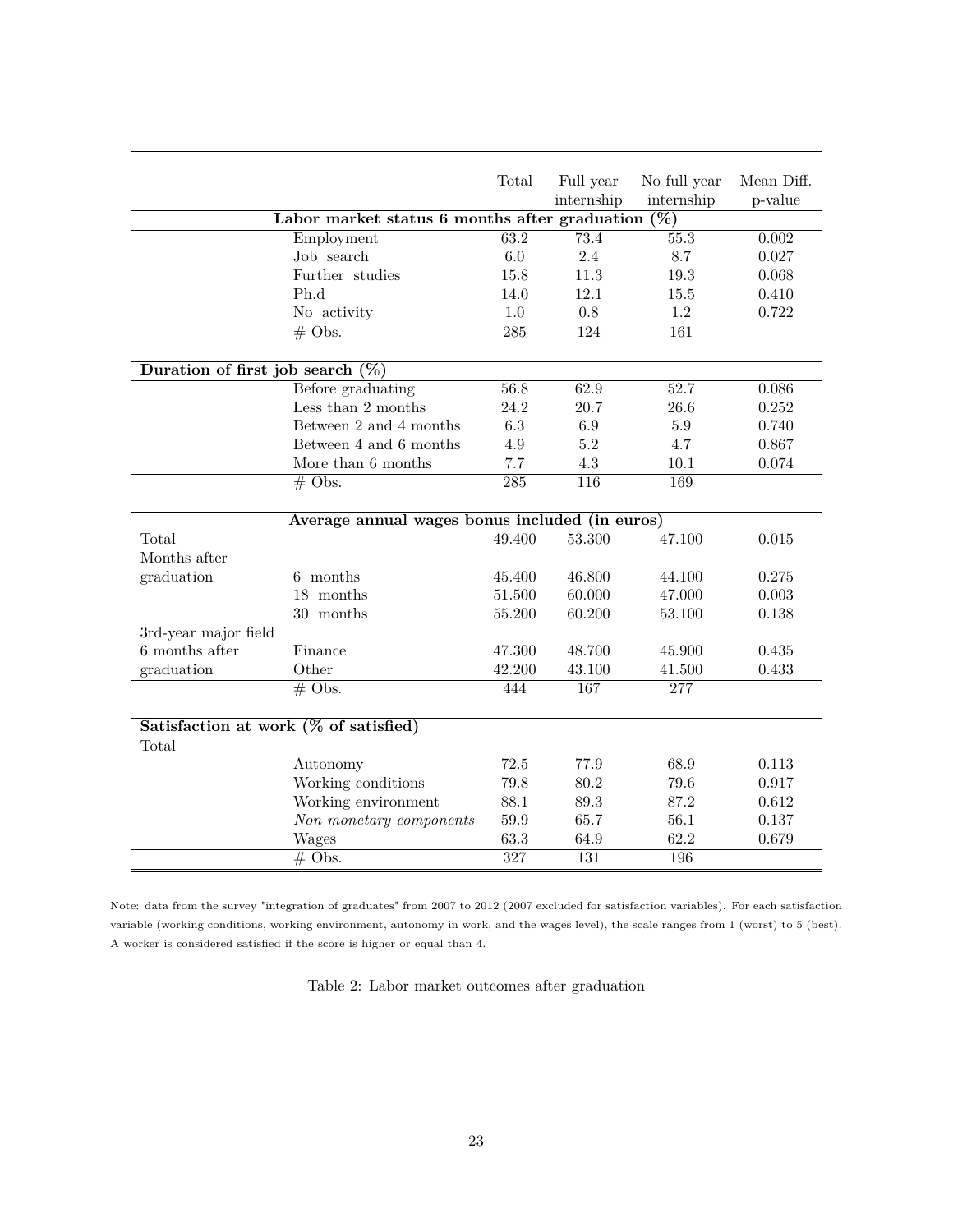|                                         | (1)         | $\overline{(2)}$ | $\overline{(3)}$ | (4)              | $\overline{(5)}$ | $\overline{(6)}$ |
|-----------------------------------------|-------------|------------------|------------------|------------------|------------------|------------------|
|                                         | 3rd year    | 3rd year         | 3rd year         | 3rd year         | 3rd year         | Full year        |
|                                         | Major       | Major            | Major            | Major            | Major            | Intern.          |
|                                         | Finance     | Finance          | Finance          | Finance          | Finance          |                  |
|                                         | Probit      | Probit           | Probit           | Probit           | Biprobit         | Biprobit         |
| Full year intern.                       |             | $0.140***$       | 0.049            | 0.052            | 0.047            |                  |
|                                         |             | (0.039)          | (0.038)          | (0.038)          | (0.089)          |                  |
|                                         |             |                  |                  |                  |                  |                  |
| Full year intern. Economics             |             |                  | $-0.454***$      | $-0.435***$      |                  |                  |
| (Ref. Full year intern. Finance)        |             |                  | (0.049)          | (0.049)          |                  |                  |
|                                         |             |                  |                  |                  |                  |                  |
| Full year intern. Economics and Finance |             |                  | $-0.135*$        | $-0.128*$        |                  |                  |
|                                         |             |                  | (0.069)          | (0.068)          |                  |                  |
|                                         |             |                  |                  |                  |                  |                  |
| 2rd year minor: applied maths           | $0.523***$  | $0.525***$       | $0.340***$       | $0.292***$       | $0.530***$       | 0.060            |
|                                         | (0.044)     | (0.043)          | (0.051)          | (0.052)          | (0.044)          | (0.045)          |
|                                         |             |                  |                  |                  |                  |                  |
| 2nd year inverse rank                   | 0.002       | 0.034            | $0.110*$         |                  | 0.013            | $-0.184***$      |
|                                         | (0.067)     | (0.067)          | (0.059)          |                  | (0.070)          | (0.070)          |
|                                         |             |                  |                  |                  |                  |                  |
| Inverse rank-economics                  |             |                  |                  | $-0.080$         |                  |                  |
|                                         |             |                  |                  | (0.080)          |                  |                  |
|                                         |             |                  |                  |                  |                  |                  |
| Inverse rank- mathematics               |             |                  |                  | $0.285***$       |                  |                  |
|                                         |             |                  |                  | (0.078)          |                  |                  |
|                                         |             |                  |                  |                  |                  |                  |
| Graduating in 2008                      | $-0.100$    | $-0.101$         | $-0.049$         | $-0.036$         | $-0.101$         | 0.067            |
| (Ref. Grad. in 2007)                    | (0.068)     | (0.067)          | (0.059)          | (0.059)          | (0.068)          | (0.077)          |
|                                         |             |                  |                  |                  |                  |                  |
| Graduating in 2009                      | $-0.089$    | $-0.098$         | 0.042            | 0.028            | $-0.091$         | 0.053            |
|                                         | (0.062)     | (0.061)          | (0.053)          | (0.053)          | (0.062)          | (0.067)          |
|                                         |             |                  |                  |                  |                  |                  |
| Graduating in 2010                      | $-0.111*$   | $-0.142**$       | 0.009            | 0.006            | $-0.121*$        | $0.257***$       |
|                                         | (0.063)     | (0.063)          | (0.055)          | (0.054)          | (0.066)          | (0.061)          |
|                                         |             |                  |                  |                  |                  |                  |
| Graduating in 2011                      | 0.019       | $-0.030$         | 0.041            | 0.035            | 0.004            | $0.360***$       |
|                                         | (0.061)     | (0.062)          | (0.056)          | (0.055)          | (0.069)          | (0.058)          |
|                                         |             |                  |                  |                  |                  |                  |
| Graduating in 2012                      | $-0.113*$   | $-0.147**$       | $-0.047$         | $-0.058$         | $-0.122*$        | $0.268***$       |
|                                         | (0.069)     | (0.068)          | (0.060)          | (0.060)          | (0.073)          | (0.064)          |
|                                         |             |                  |                  |                  |                  |                  |
| Age in 2nd year                         |             |                  |                  |                  |                  | $-0.072***$      |
|                                         |             |                  |                  |                  |                  | (0.021)          |
|                                         |             |                  |                  |                  |                  |                  |
| Admitted in 2nd year                    |             |                  |                  |                  |                  | $-0.288***$      |
|                                         |             |                  |                  |                  |                  |                  |
|                                         |             |                  |                  |                  |                  | (0.048)          |
|                                         |             |                  |                  | $10.539***$      |                  | $10.596***$      |
| Constant                                | $10.654***$ | $10.554***$      | $10.584***$      |                  | $10.584***$      |                  |
|                                         | (0.024)     | (0.042)          | (0.027)          | (0.046)          | (0.036)          | (0.046)          |
| <b>Observations</b>                     | 452         | $\overline{452}$ | 452              | $\overline{452}$ | 452              | 452              |
| Pseudo $R^2$                            | 0.269       | 0.288            | 0.437            | 0.453            | $\sim$           | $\sim$           |
| Baseline probability                    | 0.537       | 0.537            | 0.537            | 0.537            | 0.537            | 0.398            |
| $\hat{\rho}$                            |             |                  |                  |                  | 0.236            |                  |
|                                         |             |                  |                  |                  | (0.194)          |                  |

Note: Standard errors in parentheses. <sup>∗</sup> *p <* 0*.*10 , ∗∗ *p <* 0*.*05 , ∗∗∗ *p <* 0*.*01 . Columns 1, 2, 3 and 4 are the average marginal effects of a probit model for a third year major in Finance. Columns 5 and 6 are the average marginal effects of a biprobit model for a third year major in Finance and a full year of internship. Demographic characteristics (sex, place of birth) are used as control variables.

Table 3: Major determinants - probit and biprobit average marginal effects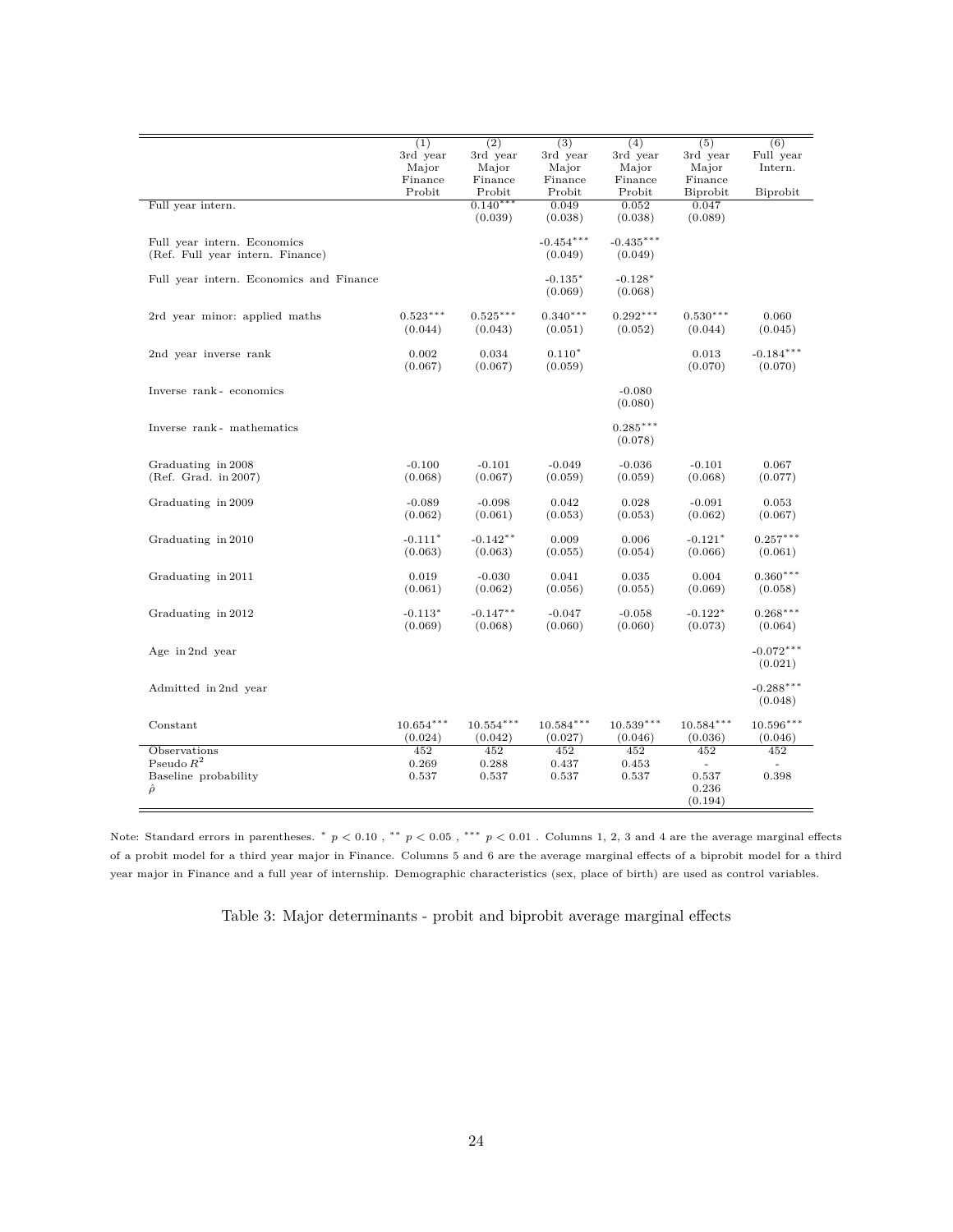|                                 | (1)           | $\overline{(2)}$ | $\overline{(3)}$ | (4)              | $\overline{(5)}$     |
|---------------------------------|---------------|------------------|------------------|------------------|----------------------|
|                                 | <b>Before</b> | Before           | Full year        | 3rd year         | Duration             |
|                                 | graduation    | graduation       | intern.          | Major: Finance   |                      |
|                                 | Probit        | IV 2SLS          | <b>OLS</b>       | <b>OLS</b>       | Int. Reg.            |
| Full year intern.               | $0.132**$     | 0.202            |                  |                  | $-1.334*$            |
|                                 | (0.059)       | (0.142)          |                  |                  | (0.684)              |
| 3rd year Major: Finance         | $0.103*$      | $-0.177$         |                  |                  | $-0.510$             |
|                                 | (0.062)       | (0.117)          |                  |                  | (0.603)              |
| 2nd year inverse rank           | $0.230**$     | $0.265**$        | $-0.184*$        | 0.075            | $-1.887*$            |
|                                 | (0.097)       | (0.105)          | (0.098)          | (0.093)          | (1.041)              |
| Graduating in 2008              | $-0.212**$    | $-0.214**$       | 0.089            | $-0.099$         | $2.527***$           |
| (Ref. Grad. in 2007)            | (0.093)       | (0.099)          | (0.088)          | (0.094)          | (0.950)              |
| Graduating in 2009              | $-0.077$      | $-0.053$         | 0.043            | $-0.030$         | 1.498                |
|                                 | (0.090)       | (0.089)          | (0.078)          | (0.079)          | (0.967)              |
| Graduating in 2010              | $-0.130$      | $-0.158$         | $0.217**$        | $-0.118$         | 1.422                |
|                                 | (0.090)       | (0.096)          | (0.085)          | (0.085)          | (0.900)              |
| Graduating in 2011              | $-0.150$      | $-0.139$         | $0.399***$       | 0.021            | $1.813*$             |
|                                 | (0.092)       | (0.103)          | (0.083)          | (0.085)          | (0.944)              |
| Graduating in 2012              | $-0.272**$    | $-0.322**$       | $0.420***$       | $-0.056$         | $2.861***$           |
|                                 | (0.104)       | (0.129)          | (0.089)          | (0.106)          | (1.096)              |
| Age in 2nd year                 |               |                  | $-0.069***$      | 0.013            |                      |
|                                 |               |                  | (0.023)          | (0.020)          |                      |
| 2nd year minor: applied maths   |               |                  | 0.016            | $0.569***$       |                      |
|                                 |               |                  | (0.062)          | (0.055)          |                      |
| Admitted in 2nd year            |               |                  | $-0.335***$      | $-0.063$         | 0.338                |
|                                 |               |                  | (0.053)          | (0.054)          | (0.636)              |
| Constant                        |               | $0.614***$       | $2.051***$       | $-0.054$         | $-1.012$             |
|                                 |               | (0.127)          | (0.536)          | (0.460)          | (0.950)              |
| Observations                    | 285           | 285              | 285              | $\overline{285}$ | 285                  |
| Pseudo $R^2$ / Adjusted $R^2$   | 0.067         |                  | 0.216            | 0.321            | $\cdot$ <sup>-</sup> |
| Baseline probability            | 0.569         | 0.569            | 0.407            | 0.607            |                      |
| KP stat. for rank condition     |               | 54.898           | 27.08            | 36.42            |                      |
| $(p-value)$                     |               | 0.000            | 0.000            | 0.000            |                      |
| Sargan-Hansen stat. for overid. |               | 0.119            |                  |                  |                      |
| $(p-value)$                     |               | 0.730            |                  |                  |                      |
| KP stat. for weak ident.        |               | 26.644           |                  |                  |                      |

Note: Standard errors in parentheses. \*  $p < 0.10$ , \*\*  $p < 0.05$ , \*\*\*  $p < 0.01$ . Column 1 is the average marginal effects of a probit model for finding a job before graduation. Column 2 reports the 2SLS estimates with full year of internship and 3rd year Major in Finance as endogenous variables and age in 2nd year, 2nd year minor-applied maths and admitted in 2nd year as instruments. Columns 3 and 4 report the 2SLS first-stages estimates for full year of internship and 3rd year Major in Finance. Column 5 is the estimates of an interval regression of the duration of job search. KP for Kleibergen-Paap. Demographic characteristics (sex, place of birth) are used as control variables.

Table 4: Duration of job search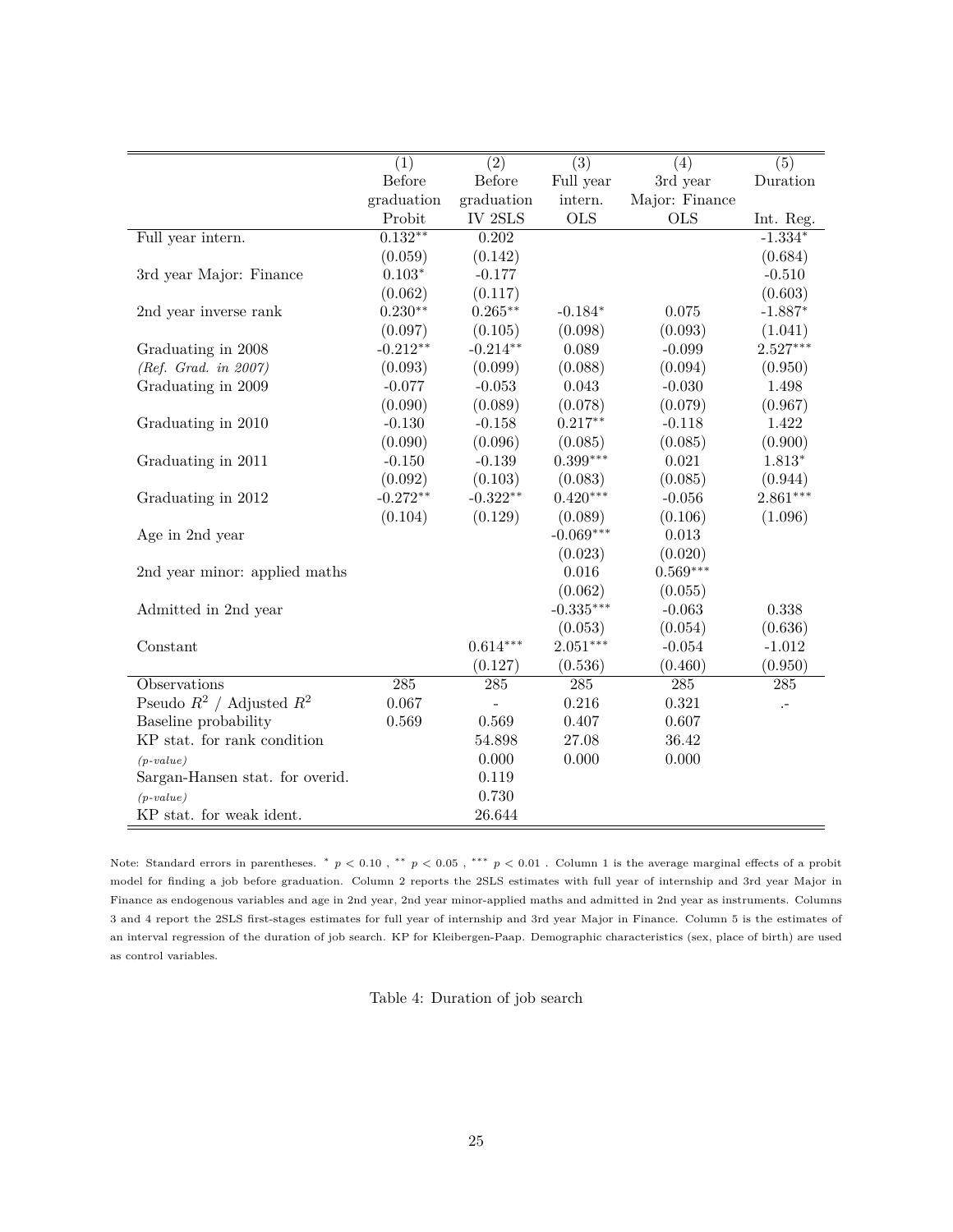|                                 | (1)         | (2)         | (3)                |
|---------------------------------|-------------|-------------|--------------------|
|                                 | Log wage    | Log wage    | Log wage           |
|                                 | IV 2SLS     | IV 2SLS     | $\it IV$ $\rm 2LS$ |
| Full year intern.               | 0.151       | $0.160**$   | $0.130**$          |
|                                 | (0.108)     | (0.076)     | (0.053)            |
| Experience                      | $0.109***$  | $0.110***$  | $0.108***$         |
|                                 | (0.015)     | (0.015)     | (0.015)            |
| 3rd year Major: Finance         | 0.080       | 0.085       | 0.085              |
|                                 | (0.082)     | (0.072)     | (0.071)            |
| 2nd year inverse rank           | 0.092       | 0.093       | 0.088              |
|                                 | (0.061)     | (0.059)     | (0.056)            |
| Constant                        | $10.515***$ | $10.507***$ | $10.525***$        |
|                                 | (0.099)     | (0.063)     | (0.057)            |
| Observations                    | 444         | 444         | 444                |
| Adjusted $R^2$                  | 0.354       | 0.350       | 0.361              |
| KP stat, for rank condition     | 20.642      | 36.673      | 27.443             |
| $(p-value)$                     | (0.000)     | (0.000)     | (0.000)            |
| Sargan-Hansen stat. for overid. |             | 0.016       | 0.487              |
| $(p-value)$                     |             | (0.900)     | (0.784)            |
| KP stat. for weak ident.        | 10.283      | 16.951      | 15.018             |
| Instruments                     |             |             |                    |
| Age in 2nd year                 | X           | X           | X                  |
| 2nd year minor: applied maths   | X           | X           | X                  |
| Admitted in 2nd year            |             | X           | X                  |
| Year of graduation $> 2010$     |             |             | X                  |

Note: Standard errors in parentheses. \*  $p < 0.10$ , \*\*  $p < 0.05$ , \*\*\*  $p < 0.01$ . Columns report the 2SLS estimates with full year of internship and 3rd year Major in Finance as endogenous variables. Wages are deflated using price consumption index. The variancecovariance matrix is clustered with the student identifier. KP for Kleibergen-Paap. Job characteristics (working abroad, second job, public sector, and fixed term contract) and demographic characteristics (sex, place of birth) are used as control variables.

Table 6: Wage determinants - IV 2SLS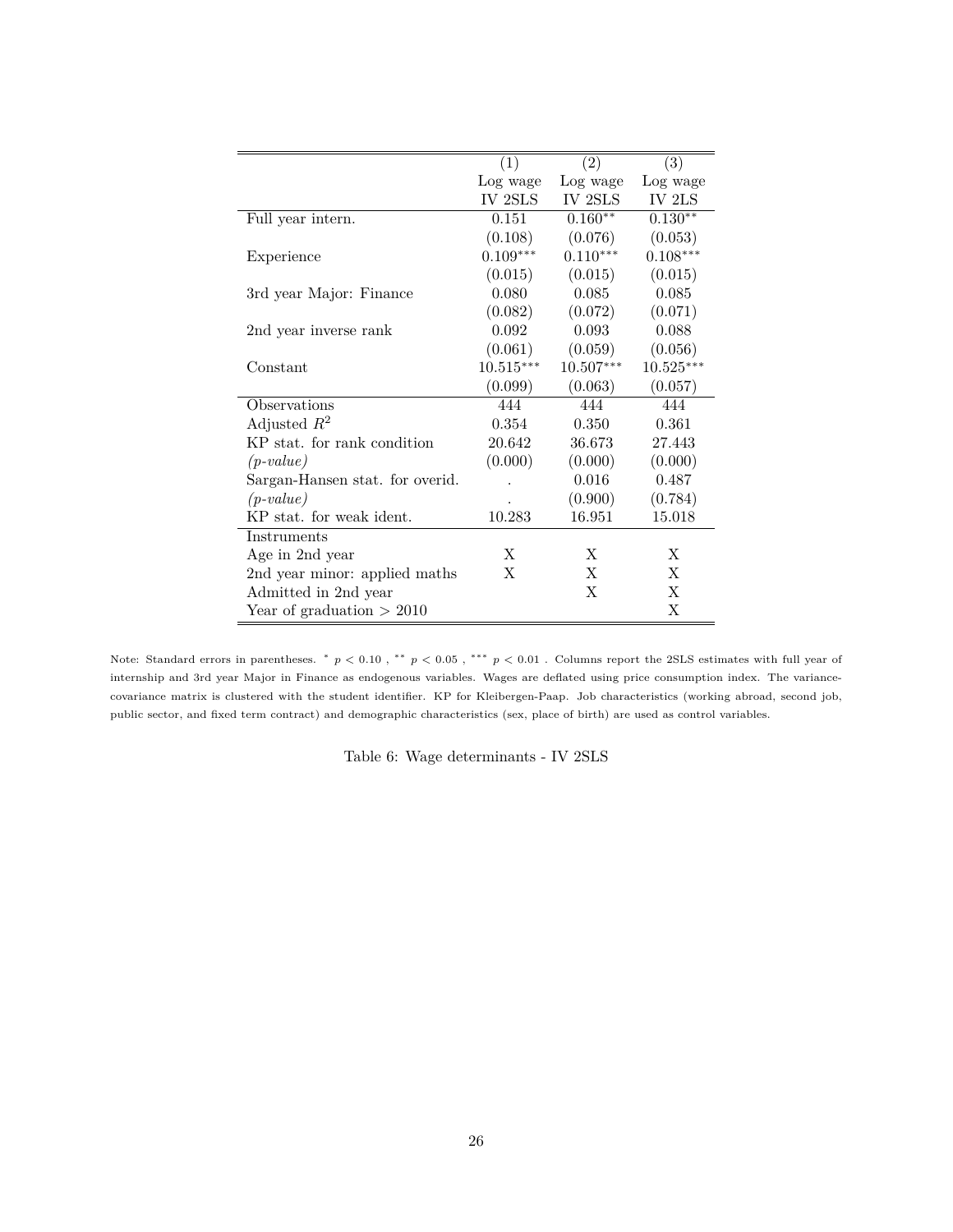| $10.564***$<br>$0.185***$<br>$0.201***$<br>$0.290***$<br>$0.090***$<br>$0.079***$<br>(0.040)<br>(0.060)<br>(0.027)<br>(0.032)<br>(0.034)<br>(0.030)<br>(0.080)<br>(0.041)<br>0.365<br>0.053<br>444<br>$0.104***$<br>$10.621***$<br>$0.105***$<br>$0.249**$<br>(0.015)<br>(0.032)<br>$-0.130*$<br>(0.079)<br>(0.070)<br>(0.077)<br>(0.141)<br>(0.125)<br>(0.057)<br>$-0.080$<br>0.072<br>0.052<br>0.377<br>444<br>$10.596***$<br>$0.094***$<br>$0.108***$<br>(0.031)<br>(0.015)<br>(0.067)<br>(0.102)<br>(0.046)<br>(0.057)<br>$0.196*$<br>$-0.017$<br>0.375<br>444<br>$10.584***$<br>$0.066***$<br>(0.019)<br>$0.057***$<br>(0.036)<br>$(0.074$<br>(0.054)<br>(0.039)<br>(0.028)<br>(0.049)<br>$-0.003$<br>(0.063)<br>(0.032)<br>0.015<br>0.051<br>0.369<br>0.067<br>444<br>$10.539***$<br>$0.096***$<br>$0.103***$<br>(0.031)<br>(0.015)<br>$0.127**$<br>(0.062)<br>(0.046)<br>(0.029)<br>(0.058)<br>$-0.028$<br>0.369<br>$0.075**$<br>444<br>73%<br>$10.584***$<br>$0.069***$<br>$0.090***$<br>(0.012)<br>(0.021)<br>$0.052^*$<br>(0.031)<br>(0.018)<br>(0.027)<br>$0.039**$<br>43%<br>444<br>$10.554***$<br>$0.089***$<br>$0.106***$<br>(0.030)<br>(0.030)<br>(0.015)<br>$\binom{0.078}{0.052}$<br>(0.042)<br>$0.077**$<br>0.368<br>444<br>$73\%$<br>$10.654***$<br>$0.105***$<br>(0.015)<br>(0.024)<br>(0.029)<br>$0.080***$<br>0.348<br>444<br>$76\%$<br>Inverse rank - mathematics x Full year intern.<br>Inverse rank - economics ${\bf x}$ Full year intern.<br>2nd year inverse rank x Full year intern.<br>2 years experience<br>-1 year experience<br>Full year intern. - 2 years experience<br>year experience<br>Full year intern. - No experience<br>Full year intern. x Experience<br>Full year intern./Experience<br>Inverse rank - mathematics<br>Full year intern. x Finance<br>3rd year Major: Finance<br>Inverse rank - economics<br>Finance x Experience<br>2nd year inverse rank<br>$\mathbf{I}$<br>Full year intern. - 1<br>No full year intern.<br>No full year intern.<br>Full year intern.<br>Observations<br>Adjusted $R^2$<br>Experience<br>Constant | $\frac{\text{Log wage}}{\text{OLS}}$<br>$\left  \widehat{\Xi} \right $ | Log wage<br>OLS<br>$\sqrt{2}$ | $_{\rm{LAD}}^{\rm{log \, wage}}$<br>$\circ$ | Log wage<br>OLS<br>$\sqrt{4}$ | $_{\rm{Og \; wase}}^{\rm{long}}$<br>$\boxed{5}$ | Log wage<br>OLS<br>$\circ$ | Log wage<br>OLS<br>$\overline{(\overline{c})}$ | $_{\rm{OLS}}^{\rm{Log\, wage}}$<br>$\frac{1}{\sqrt{2}}$ |
|----------------------------------------------------------------------------------------------------------------------------------------------------------------------------------------------------------------------------------------------------------------------------------------------------------------------------------------------------------------------------------------------------------------------------------------------------------------------------------------------------------------------------------------------------------------------------------------------------------------------------------------------------------------------------------------------------------------------------------------------------------------------------------------------------------------------------------------------------------------------------------------------------------------------------------------------------------------------------------------------------------------------------------------------------------------------------------------------------------------------------------------------------------------------------------------------------------------------------------------------------------------------------------------------------------------------------------------------------------------------------------------------------------------------------------------------------------------------------------------------------------------------------------------------------------------------------------------------------------------------------------------------------------------------------------------------------------------------------------------------------------------------------------------------------------------------------------------------------------------------------------------------------------------------------------------------------------------------------------------------------------------------------------------------------------------------------------|------------------------------------------------------------------------|-------------------------------|---------------------------------------------|-------------------------------|-------------------------------------------------|----------------------------|------------------------------------------------|---------------------------------------------------------|
|                                                                                                                                                                                                                                                                                                                                                                                                                                                                                                                                                                                                                                                                                                                                                                                                                                                                                                                                                                                                                                                                                                                                                                                                                                                                                                                                                                                                                                                                                                                                                                                                                                                                                                                                                                                                                                                                                                                                                                                                                                                                                  |                                                                        |                               |                                             |                               |                                                 |                            |                                                |                                                         |
|                                                                                                                                                                                                                                                                                                                                                                                                                                                                                                                                                                                                                                                                                                                                                                                                                                                                                                                                                                                                                                                                                                                                                                                                                                                                                                                                                                                                                                                                                                                                                                                                                                                                                                                                                                                                                                                                                                                                                                                                                                                                                  |                                                                        |                               |                                             |                               |                                                 |                            |                                                |                                                         |
|                                                                                                                                                                                                                                                                                                                                                                                                                                                                                                                                                                                                                                                                                                                                                                                                                                                                                                                                                                                                                                                                                                                                                                                                                                                                                                                                                                                                                                                                                                                                                                                                                                                                                                                                                                                                                                                                                                                                                                                                                                                                                  |                                                                        |                               |                                             |                               |                                                 |                            |                                                |                                                         |
|                                                                                                                                                                                                                                                                                                                                                                                                                                                                                                                                                                                                                                                                                                                                                                                                                                                                                                                                                                                                                                                                                                                                                                                                                                                                                                                                                                                                                                                                                                                                                                                                                                                                                                                                                                                                                                                                                                                                                                                                                                                                                  |                                                                        |                               |                                             |                               |                                                 |                            |                                                |                                                         |
|                                                                                                                                                                                                                                                                                                                                                                                                                                                                                                                                                                                                                                                                                                                                                                                                                                                                                                                                                                                                                                                                                                                                                                                                                                                                                                                                                                                                                                                                                                                                                                                                                                                                                                                                                                                                                                                                                                                                                                                                                                                                                  |                                                                        |                               |                                             |                               |                                                 |                            |                                                |                                                         |
|                                                                                                                                                                                                                                                                                                                                                                                                                                                                                                                                                                                                                                                                                                                                                                                                                                                                                                                                                                                                                                                                                                                                                                                                                                                                                                                                                                                                                                                                                                                                                                                                                                                                                                                                                                                                                                                                                                                                                                                                                                                                                  |                                                                        |                               |                                             |                               |                                                 |                            |                                                |                                                         |
|                                                                                                                                                                                                                                                                                                                                                                                                                                                                                                                                                                                                                                                                                                                                                                                                                                                                                                                                                                                                                                                                                                                                                                                                                                                                                                                                                                                                                                                                                                                                                                                                                                                                                                                                                                                                                                                                                                                                                                                                                                                                                  |                                                                        |                               |                                             |                               |                                                 |                            |                                                |                                                         |
|                                                                                                                                                                                                                                                                                                                                                                                                                                                                                                                                                                                                                                                                                                                                                                                                                                                                                                                                                                                                                                                                                                                                                                                                                                                                                                                                                                                                                                                                                                                                                                                                                                                                                                                                                                                                                                                                                                                                                                                                                                                                                  |                                                                        |                               |                                             |                               |                                                 |                            |                                                |                                                         |
|                                                                                                                                                                                                                                                                                                                                                                                                                                                                                                                                                                                                                                                                                                                                                                                                                                                                                                                                                                                                                                                                                                                                                                                                                                                                                                                                                                                                                                                                                                                                                                                                                                                                                                                                                                                                                                                                                                                                                                                                                                                                                  |                                                                        |                               |                                             |                               |                                                 |                            |                                                |                                                         |
|                                                                                                                                                                                                                                                                                                                                                                                                                                                                                                                                                                                                                                                                                                                                                                                                                                                                                                                                                                                                                                                                                                                                                                                                                                                                                                                                                                                                                                                                                                                                                                                                                                                                                                                                                                                                                                                                                                                                                                                                                                                                                  |                                                                        |                               |                                             |                               |                                                 |                            |                                                |                                                         |
|                                                                                                                                                                                                                                                                                                                                                                                                                                                                                                                                                                                                                                                                                                                                                                                                                                                                                                                                                                                                                                                                                                                                                                                                                                                                                                                                                                                                                                                                                                                                                                                                                                                                                                                                                                                                                                                                                                                                                                                                                                                                                  |                                                                        |                               |                                             |                               |                                                 |                            |                                                |                                                         |
|                                                                                                                                                                                                                                                                                                                                                                                                                                                                                                                                                                                                                                                                                                                                                                                                                                                                                                                                                                                                                                                                                                                                                                                                                                                                                                                                                                                                                                                                                                                                                                                                                                                                                                                                                                                                                                                                                                                                                                                                                                                                                  |                                                                        |                               |                                             |                               |                                                 |                            |                                                |                                                         |
|                                                                                                                                                                                                                                                                                                                                                                                                                                                                                                                                                                                                                                                                                                                                                                                                                                                                                                                                                                                                                                                                                                                                                                                                                                                                                                                                                                                                                                                                                                                                                                                                                                                                                                                                                                                                                                                                                                                                                                                                                                                                                  |                                                                        |                               |                                             |                               |                                                 |                            |                                                |                                                         |
|                                                                                                                                                                                                                                                                                                                                                                                                                                                                                                                                                                                                                                                                                                                                                                                                                                                                                                                                                                                                                                                                                                                                                                                                                                                                                                                                                                                                                                                                                                                                                                                                                                                                                                                                                                                                                                                                                                                                                                                                                                                                                  |                                                                        |                               |                                             |                               |                                                 |                            |                                                |                                                         |
|                                                                                                                                                                                                                                                                                                                                                                                                                                                                                                                                                                                                                                                                                                                                                                                                                                                                                                                                                                                                                                                                                                                                                                                                                                                                                                                                                                                                                                                                                                                                                                                                                                                                                                                                                                                                                                                                                                                                                                                                                                                                                  |                                                                        |                               |                                             |                               |                                                 |                            |                                                |                                                         |
|                                                                                                                                                                                                                                                                                                                                                                                                                                                                                                                                                                                                                                                                                                                                                                                                                                                                                                                                                                                                                                                                                                                                                                                                                                                                                                                                                                                                                                                                                                                                                                                                                                                                                                                                                                                                                                                                                                                                                                                                                                                                                  |                                                                        |                               |                                             |                               |                                                 |                            |                                                |                                                         |
|                                                                                                                                                                                                                                                                                                                                                                                                                                                                                                                                                                                                                                                                                                                                                                                                                                                                                                                                                                                                                                                                                                                                                                                                                                                                                                                                                                                                                                                                                                                                                                                                                                                                                                                                                                                                                                                                                                                                                                                                                                                                                  |                                                                        |                               |                                             |                               |                                                 |                            |                                                |                                                         |
|                                                                                                                                                                                                                                                                                                                                                                                                                                                                                                                                                                                                                                                                                                                                                                                                                                                                                                                                                                                                                                                                                                                                                                                                                                                                                                                                                                                                                                                                                                                                                                                                                                                                                                                                                                                                                                                                                                                                                                                                                                                                                  |                                                                        |                               |                                             |                               |                                                 |                            |                                                |                                                         |
|                                                                                                                                                                                                                                                                                                                                                                                                                                                                                                                                                                                                                                                                                                                                                                                                                                                                                                                                                                                                                                                                                                                                                                                                                                                                                                                                                                                                                                                                                                                                                                                                                                                                                                                                                                                                                                                                                                                                                                                                                                                                                  |                                                                        |                               |                                             |                               |                                                 |                            |                                                |                                                         |

Note: Standard errors in parentheses. Note: Standard errors in parentheses. \*  $p < 0.10$ , \*\*  $p < 0.05$ , \*\*\*  $p < 0.01$ . Columns 1, 2, and 4 report the OLS estimates without interraction effects, columns 5, 6, 7, and 8 the OLS estimates with interaction effects, \*  $p < 0.10$ , \*\*  $p < 0.05$ , \*\*\*  $p < 0.01$ . Columns 1, 2, and 4 report the OLS estimates without interraction effects, columns 5, 6, 7, and 8 the OLS estimates with  $p \le 0.01$ . The state of the state of the state of the sta interaction effects, column 3 the LAD estimates. Wages are deflated using price consumption index. The variance matrix is clustered with the student identifier (except for the LAD estimator). Job characteristics (working abroad, second job, public sector, and fixed term contract) and demographic characteristics (sex, place of birth) are used as control variables.

Table 5: Wages determinants and interaction effects - OLS and LAD

Table 5: Wages determinants and interaction effects - OLS and LAD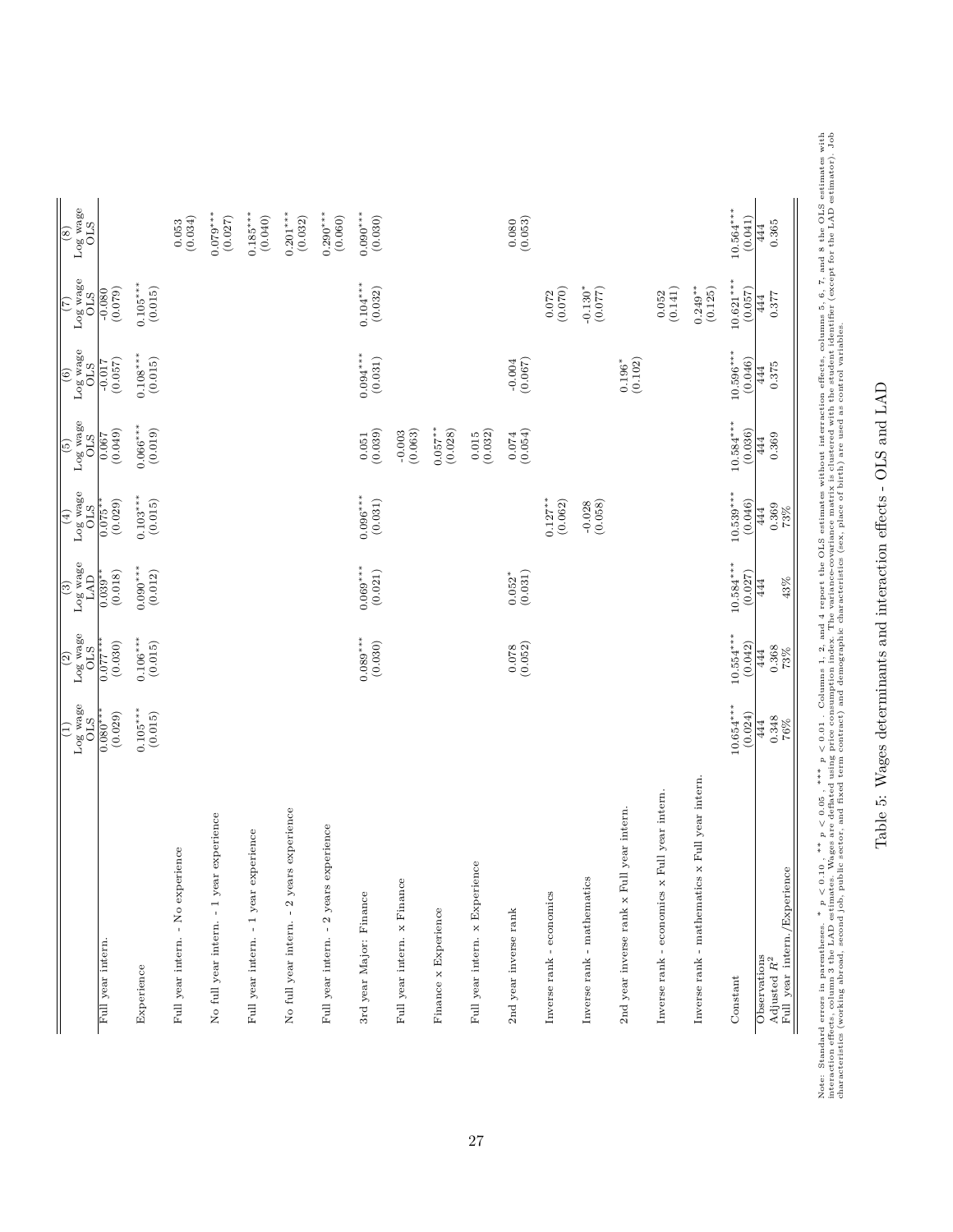|                               | (1)         | (2)         | (3)         | $\left(4\right)$ | (5)        | (6)        |
|-------------------------------|-------------|-------------|-------------|------------------|------------|------------|
|                               | Full year   | Full year   | Full year   | 3rd year         | 3rd year   | 3rd year   |
|                               | intern.     | intern.     | intern.     | Major            | Major      | Major      |
|                               |             |             |             | Finance          | Finance    | Finance    |
|                               | <b>OLS</b>  | <b>OLS</b>  | OLS.        | <b>OLS</b>       | <b>OLS</b> | <b>OLS</b> |
| Age in 2nd year               | $-0.119***$ | $-0.069***$ | $-0.053**$  | 0.014            | $0.037*$   | $0.037*$   |
|                               | (0.023)     | (0.024)     | (0.023)     | (0.018)          | (0.020)    | (0.020)    |
| 2nd year minor: applied maths | $-0.032$    | $-0.035$    | $-0.039$    | $0.451***$       | $0.449***$ | $0.449***$ |
|                               | (0.078)     | (0.069)     | (0.065)     | (0.069)          | (0.067)    | (0.067)    |
| Admitted in 2nd year          |             | $-0.308***$ | $-0.363***$ |                  | $-0.142**$ | $-0.142**$ |
|                               |             | (0.063)     | (0.057)     |                  | (0.059)    | (0.059)    |
| Year of graduation $> 2010$   |             |             | $0.314***$  |                  |            | 0.001      |
|                               |             |             | (0.055)     |                  |            | (0.052)    |
| Constant                      | $3.392***$  | $2.344***$  | $1.834***$  | $-0.033$         | $-0.518$   | $-0.519$   |
|                               | (0.536)     | (0.545)     | (0.552)     | (0.419)          | (0.451)    | (0.462)    |
| Observations                  | 444         | 444         | 444         | 444              | 444        | 444        |
| Adjusted $R^2$                | 0.147       | 0.222       | 0.313       | 0.430            | 0.444      | 0.443      |
| F-Stat                        | 13.98       | 19.63       | 33.78       | 22.63            | 19.57      | 14.95      |

Note: Standard errors in parentheses data, <sup>∗</sup> *p <* 0*.*10 , ∗∗ *p <* 0*.*05 , ∗∗∗ *p <* 0*.*01 . Columns report the 2SLS first-stages estimates for full year of internship and 3rd year Major in Finance. Wages are deflated using price consumption index. The variance-covariance matrix is clustered with the student identifier.

Table 7: Wage determinants - IV 2SLS first-stages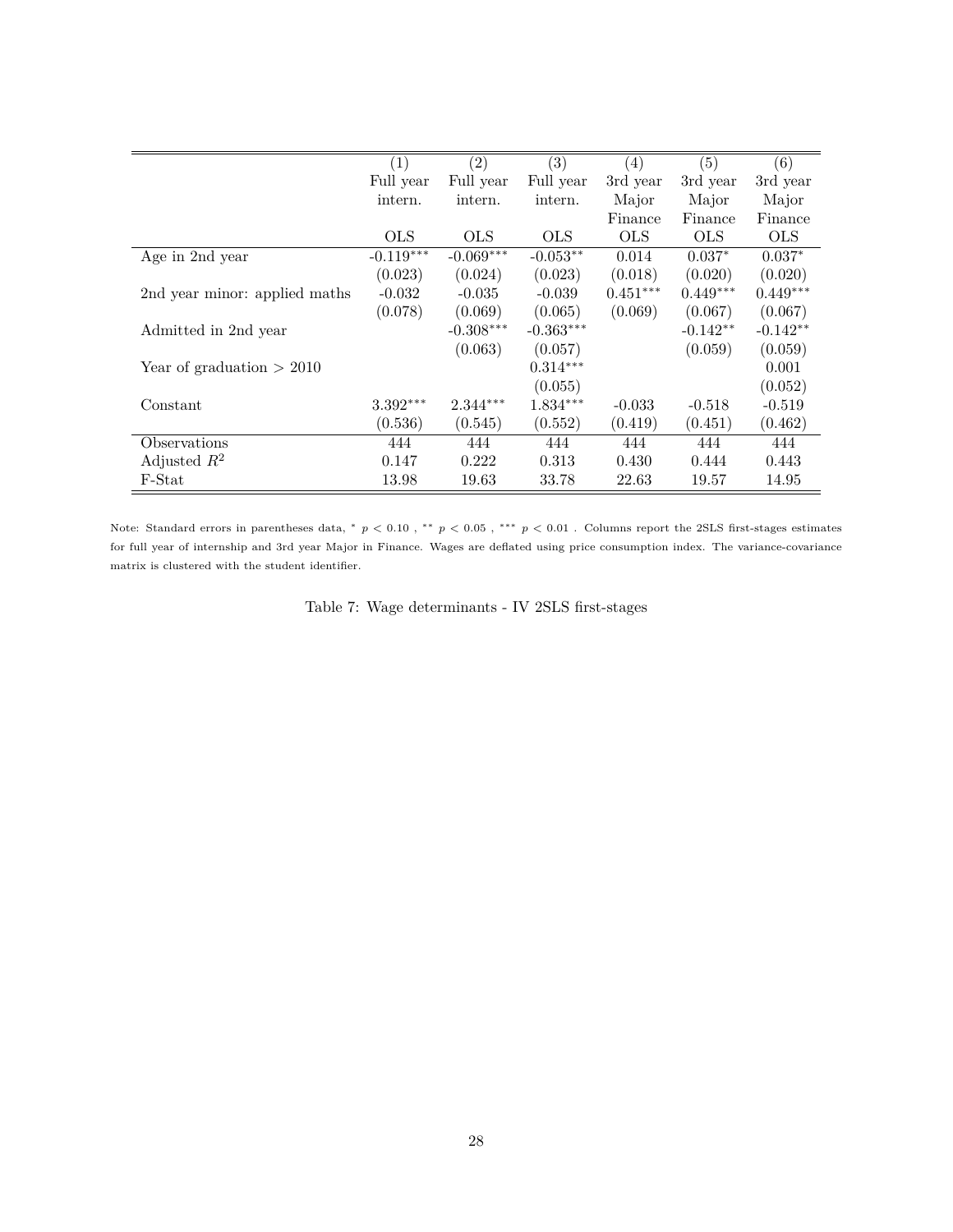|                                                 | Satisfaction | Satisfaction | Satisfaction | Satisfaction           | Full year   | 3rd year   |
|-------------------------------------------------|--------------|--------------|--------------|------------------------|-------------|------------|
|                                                 | Wage         | Wage         | Wage         | Wage                   | intern.     | Major      |
|                                                 |              |              |              |                        |             | Finance    |
|                                                 | Probit       | Probit       | IV 2SLS      | IV 2SLS                | <b>OLS</b>  | <b>OLS</b> |
| Full year intern.                               | 0.041        | 0.003        | 0.142        | 0.078                  |             |            |
|                                                 | (0.062)      | (0.060)      | (0.101)      | (0.107)                |             |            |
| 3rd year Major: Finance                         | $-0.145***$  | $-0.174**$   | $-0.421***$  | $-0.452***$            |             |            |
|                                                 | (0.073)      | (0.070)      | (0.132)      | (0.125)                |             |            |
| Experience                                      | $-0.033$     | $-0.093**$   | $-0.028$     | $-0.081**$             | 0.021       | $-0.015$   |
|                                                 | (0.034)      | (0.036)      | (0.037)      | (0.040)                | (0.026)     | (0.022)    |
| 2nd year inverse rank                           | $0.183*$     | 0.124        | $0.222**$    | 0.108                  | $-0.068$    | $0.191*$   |
|                                                 | (0.104)      | (0.100)      | (0.113)      | (0.188)                | (0.121)     | (0.098)    |
| Log wage                                        |              | $0.568***$   |              | $0.501^{\ast\ast\ast}$ |             |            |
|                                                 |              | (0.169)      |              | (0.135)                |             |            |
| Age in 2nd year                                 |              |              |              |                        | $-0.054**$  | 0.026      |
|                                                 |              |              |              |                        | (0.025)     | (0.021)    |
| 2nd year minor: applied maths                   |              |              |              |                        | 0.019       | $0.515***$ |
|                                                 |              |              |              |                        | (0.069)     | (0.072)    |
| Admitted in 2nd year                            |              |              |              |                        | $-0.428***$ | $-0.144**$ |
|                                                 |              |              |              |                        | (0.064)     | (0.061)    |
| Year of graduation $> 2010$                     |              |              |              |                        | $0.335***$  | 0.028      |
|                                                 |              |              |              |                        | (0.061)     | (0.054)    |
| Constant                                        |              |              | $0.774***$   | $-4.506***$            | $1.786***$  | $-0.347$   |
|                                                 |              |              | (0.121)      | (1.415)                | (0.585)     | (0.493)    |
| Observations                                    | 327          | 327          | 327          | 327                    | 327         | 327        |
| Pseudo $\mathbb{R}^2$ / Adjusted $\mathbb{R}^2$ | 0.079        | 0.121        | 0.018        | 0.059                  | 0.364       | 0.512      |
| Baseline probability                            | 0.633        | 0.633        | 0.633        | 0.633                  | 0.376       | 0.597      |
| KP stat. for rank condition                     |              |              | 23.134       | 22.846                 | 36.56       | 17.23      |
| $(p-value)$                                     |              |              | (0.000)      | (0.000)                | (0.000)     | (0.000)    |
| Sargan-Hansen stat for overid.                  |              |              | 0.743        | 0.945                  |             |            |
| $(p-value)$                                     |              |              | (0.690)      | (0.623)                |             |            |
| KP stat. for weak ident.                        |              |              | 13.142       | 12.757                 |             |            |

Note: Standard errors in parentheses.  $p < 0.10$ ,  $\rightarrow p < 0.05$ ,  $\rightarrow p < 0.01$ . Columns 1 and 2 report the average marginal effects of a probit model for beeing satisfied with wages (i.e. a score higher than 4). Columns 3 and 4 report the 2SLS estimates with full year of internship and 3rd year Major in Finance as endogenous variables and age in 2nd year, 2nd year minor-applied maths, admitted in 2nd year, and year of graduation as instruments. Columns 5 and 6 report the 2SLS first-stages estimates (without wage) for full year of internship and 3rd year Major in Finance. Wages are deflated using price consumption index. The variance-covariance matrix is clustered with the student identifier. KP for Kleibergen-Paap. Job characteristics (working abroad, second job, public sector, and fixed term contract) and demographic characteristics (sex, place of birth) are used as control variables.

Table 8: Job satisfaction - Wage